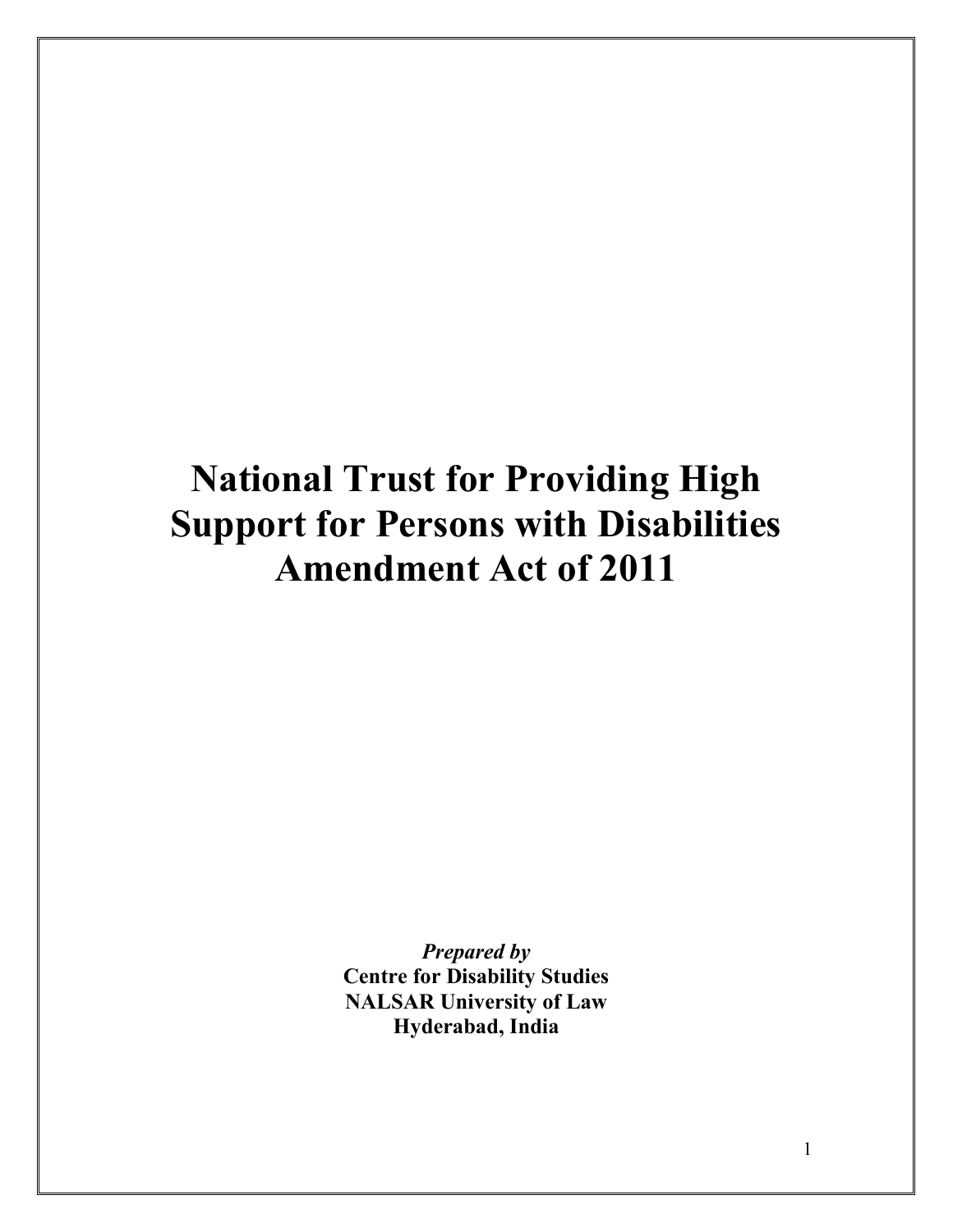# **Contents**

| <b>Section</b>      | <b>Title</b>                                        | Page Nos.  |
|---------------------|-----------------------------------------------------|------------|
| <b>Chapter I</b>    | Preliminary                                         | $3$ to $4$ |
| <b>Chapter II</b>   | <b>National Trust for Providing High Support to</b> | $5$ to $8$ |
|                     | <b>Persons with Disabilities</b>                    |            |
| <b>Chapter III</b>  | <b>Objects and Functions of the Trust</b>           | 9 to 10    |
| <b>Chapter IV</b>   | <b>Powers and Duties of the Board</b>               | 11 to 13   |
| <b>Chapter V</b>    | <b>Procedure for Registration</b>                   | 14         |
| <b>Chapter VA</b>   | <b>Legal Capacity and Support</b>                   | 15         |
| <b>Chapter VI</b>   | <b>Local Level Committees</b>                       | 16 to 20   |
| Chapter $VI(A)$     | <b>State Level Committee</b>                        | 21 to 22   |
| <b>Chapter VII</b>  | <b>Accountability and Monitoring</b>                | 23 to 24   |
| <b>Chapter VIII</b> | <b>Finance, Accounts and Audit</b>                  | 25 to 26   |
| <b>Chapter IX</b>   | <b>Miscellaneous</b>                                | 27 to 30   |
|                     | <b>Schedule I</b>                                   | 31 to 34   |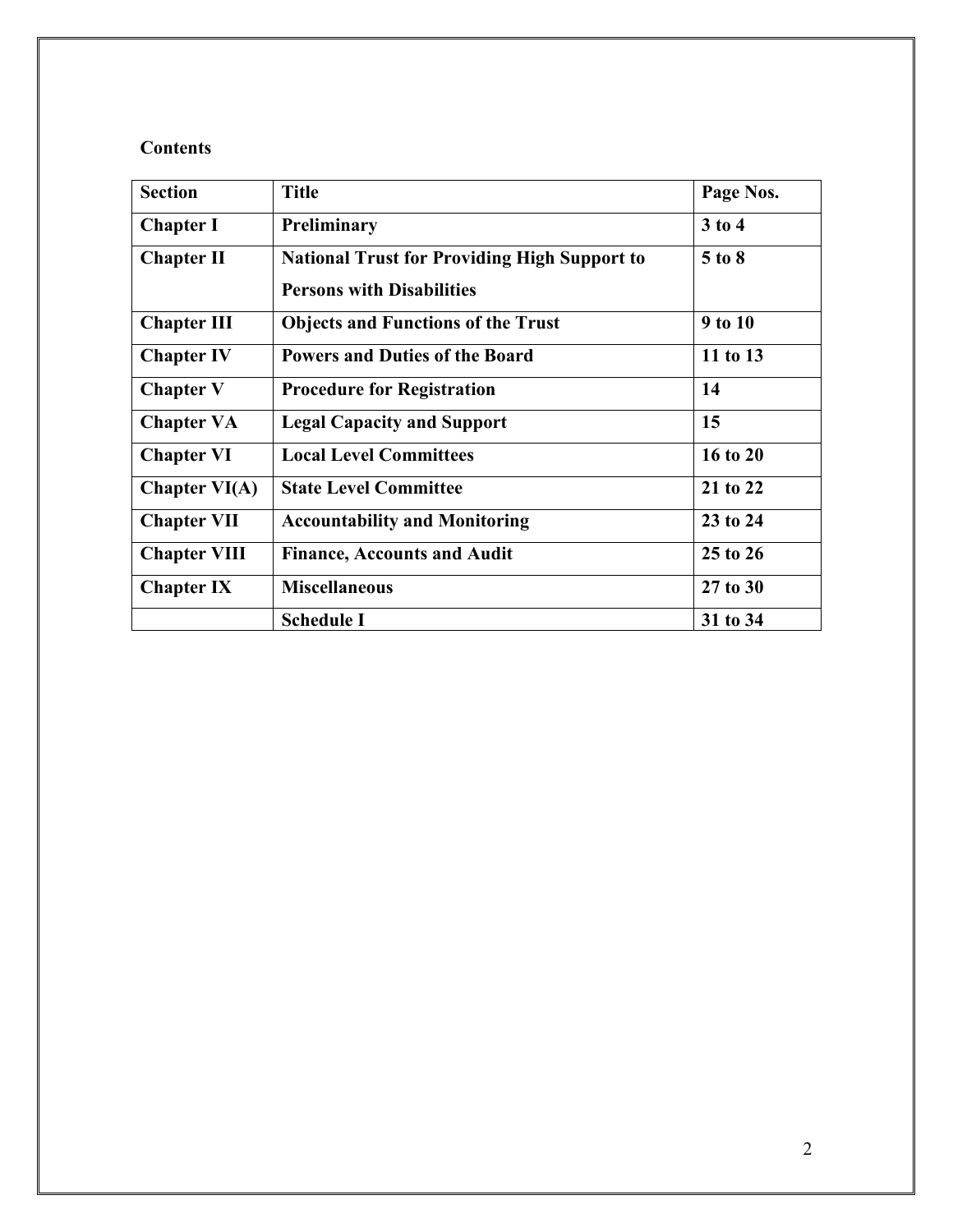# **Chapter I PRELIMINARY Short Title & Extent**

# 1. (1) The Act may be called the **National Trust for Providing High Support for Persons with Disabilities Amendment Act of 2011**

- (2) It extends to the whole of India. However, its application to the State of Jammu & Kashmir shall be specified by the President of India by order only after the Government of Jammu & Kashmir gives its concurrence on the application of this law to that State.
- 2. In this Act unless the context otherwise requires:
	- a) **"Board"** means Board of trustees constituted under Section 3;
	- b) **"Chairperson"** means the Chairperson of the Board appointed under clause (a) of sub-section (4) of section 3;
	- c) **"Chief Executive Officer"** means the Chief Executive Officer appointed under sub-section (1) of section 8;
	- d) **"Good Faith"** shall have the same meaning as is assigned to it in the Indian Penal Code (45 of 1860);
	- e) **"High Support"** is that support which may be needed by individuals who require ongoing intensive support for activities of daily living independent and informed decision-making; accessing facilities and participating in all areas of life including education; employment; family and community life; treatment and therapy; recreation and leisure. The need for high support often arises due to significant disability in a single area or multiple or cumulative disabilities in cognition, communication, sensory-perceptual processing(but not including blindness), emotional regulation, socialization, behavior and mobility in interaction with attitudinal and environmental barriers
	- f) **"Member"** means a Member of the Board and includes the Chairperson;
	- g) **"Notification"** means a notification published in the official Gazette;
	- h) **"Peer support"** is a process whereby persons with disabilities provide knowledge, experience, emotional, social or practical help to each other on a reciprocal basis.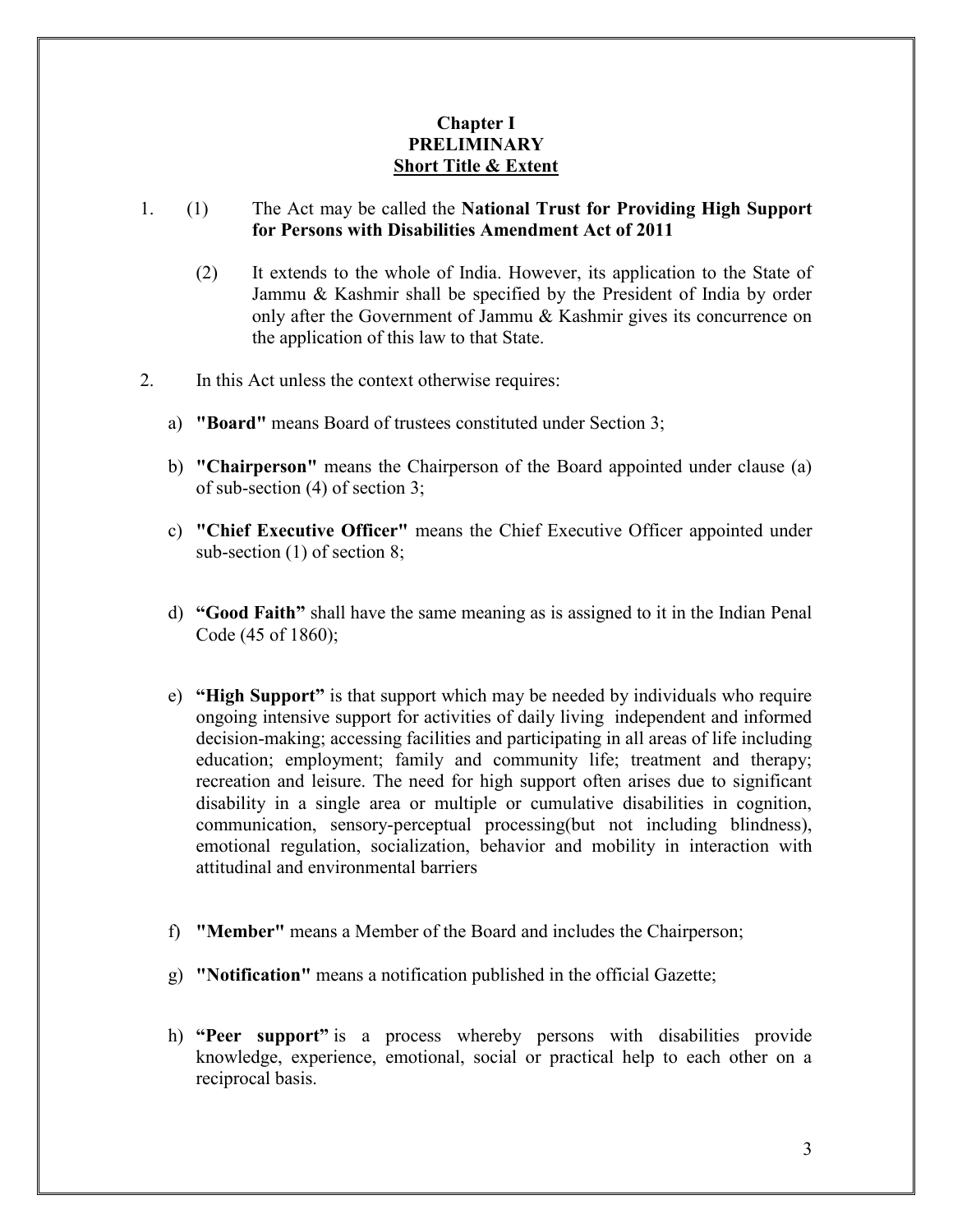- i) **"Person with Disability"** is a person who requires high support to realize his or her rights on an equal basis with others;
- j) **"prescribed"** means prescribed by rules made under this Act;
- k) **"registered organisation"** means an association of persons with disabilities or an association of parents and families of persons with disabilities or a voluntary organization working for persons with disabilities registered under section 12;
- l) "**regulations**" means the regulations made by the Board under this Act;
- m) **"State Disability Tribunal**" means a Tribunal as constituted under Section (ee) of PwD Act;
- n) **"Support network"** in section 12A (8) refers to a group which supports a person with disability in carrying out his or her life activities. This network may be made of family members, friends, service providers and others who have a personal connection and are in a trusted relationship with the person with disability;
- o) **"Trust"** means the National Trust for the person with disability as constituted and re-designated under sub-section (1) of section 3;
- p) "Expressions" used but not defined in this Act but defined in the Rights of Persons with Disabilities Act, 2011 shall have the meaning assigned to them in that Act.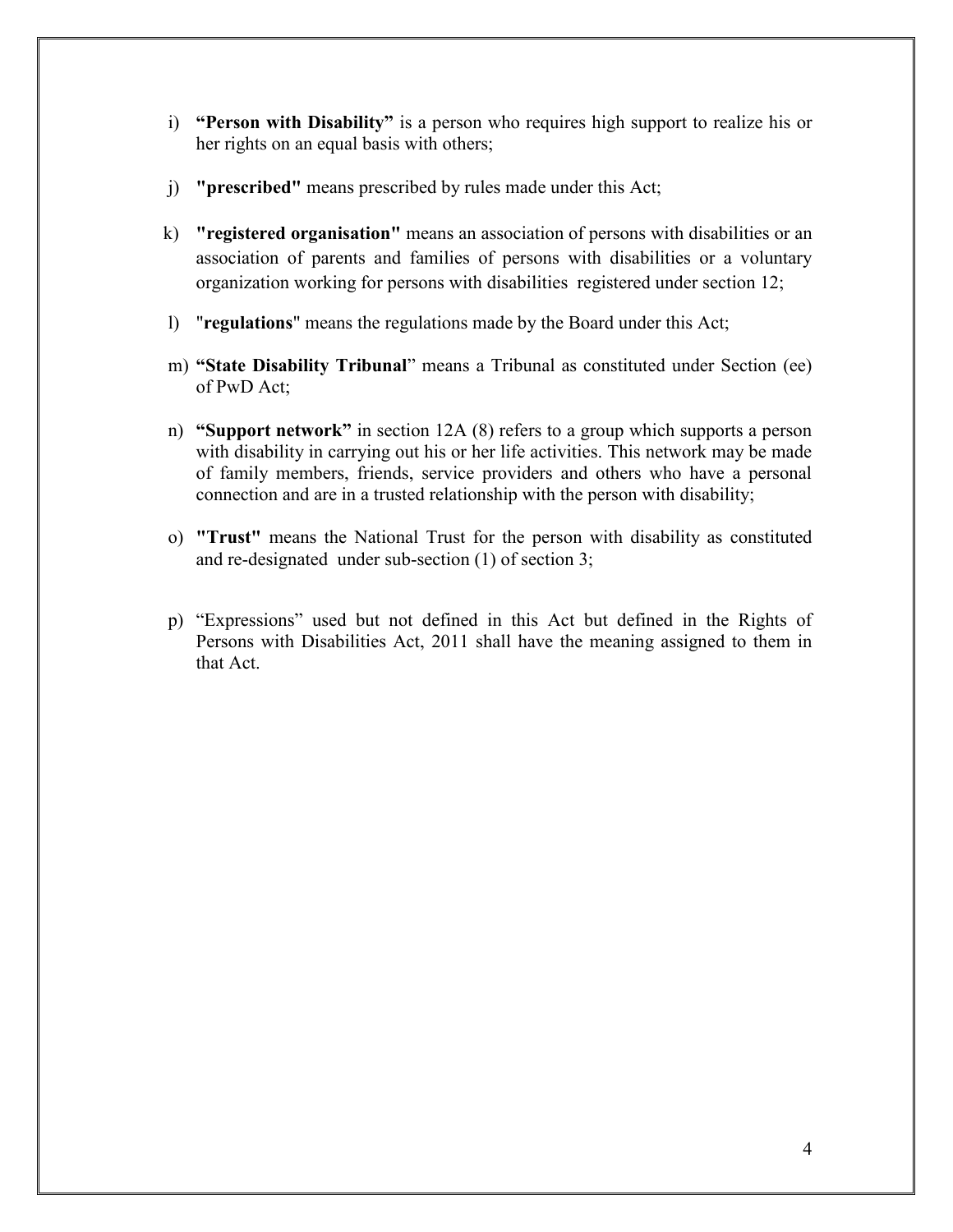#### **Chapter II National Trust for Providing High Support to Persons with Disabilities**

## **3. Re-designation of the National Trust for Welfare of Persons with Autism, Cerebral Palsy, Mental Retardation and Multiple Disabilities as the National Trust for Providing High Support to Persons with Disabilities**

- (1) With effect from such date as the Central Government may, by notification, appoint the National Trust for Welfare of Persons with Autism, Cerebral Palsy, Mental Retardation and Multiple Disabilities, which was constituted as a body corporate with the aforesaid name, having perpetual succession and a common seal, under the National Trust for Welfare of Persons with Autism, Cerebral Palsy, Mental Retardation and Multiple Disabilities Act shall be re-designated as the **National Trust for Providing High Support to Persons with Disabilities**  and shall have the power in accordance with the provisions of this Amendment Act to acquire, hold and dispose of property, both movable and immovable, and to contract, and shall, by the said name, sue or be sued;
- (2) The general superintendence, direction and management of the affairs and business of the Trust shall vest in a Board which may exercise all powers and do all acts and things which may be exercised or done by the Trust;
- (3) The head office of the Trust shall be in the National Capital Region but to facilitate State level monitoring and to render the Trust geographically accessible to the people the Board may establish offices at other places in India;
- (4) The Board shall consist of:
	- (a) A Chairperson to be appointed by the Central Government from amongst persons having expertise and experience in service provision, advocacy and building social networks for persons with disabilities and who shall be of the rank of Secretary to the Government of India;
	- (b) Twelve persons to be appointed in accordance with such procedure as may be prescribed out of which four members each shall be from voluntary organizations, associations of parents and families of persons with disabilities, associations of persons with disabilities , and members;

Provided that initial appointment under this clause shall be made by the Central Government by nomination;

(c) In order to enhance the participation of persons with disabilities in the functioning of the Trust, the Board may nominate three persons with disabilities on the Board as members. Such members shall have the right to participate in all proceedings of the Board and shall have the same powers and duties as elected members of the Board including the right to vote at Board meetings;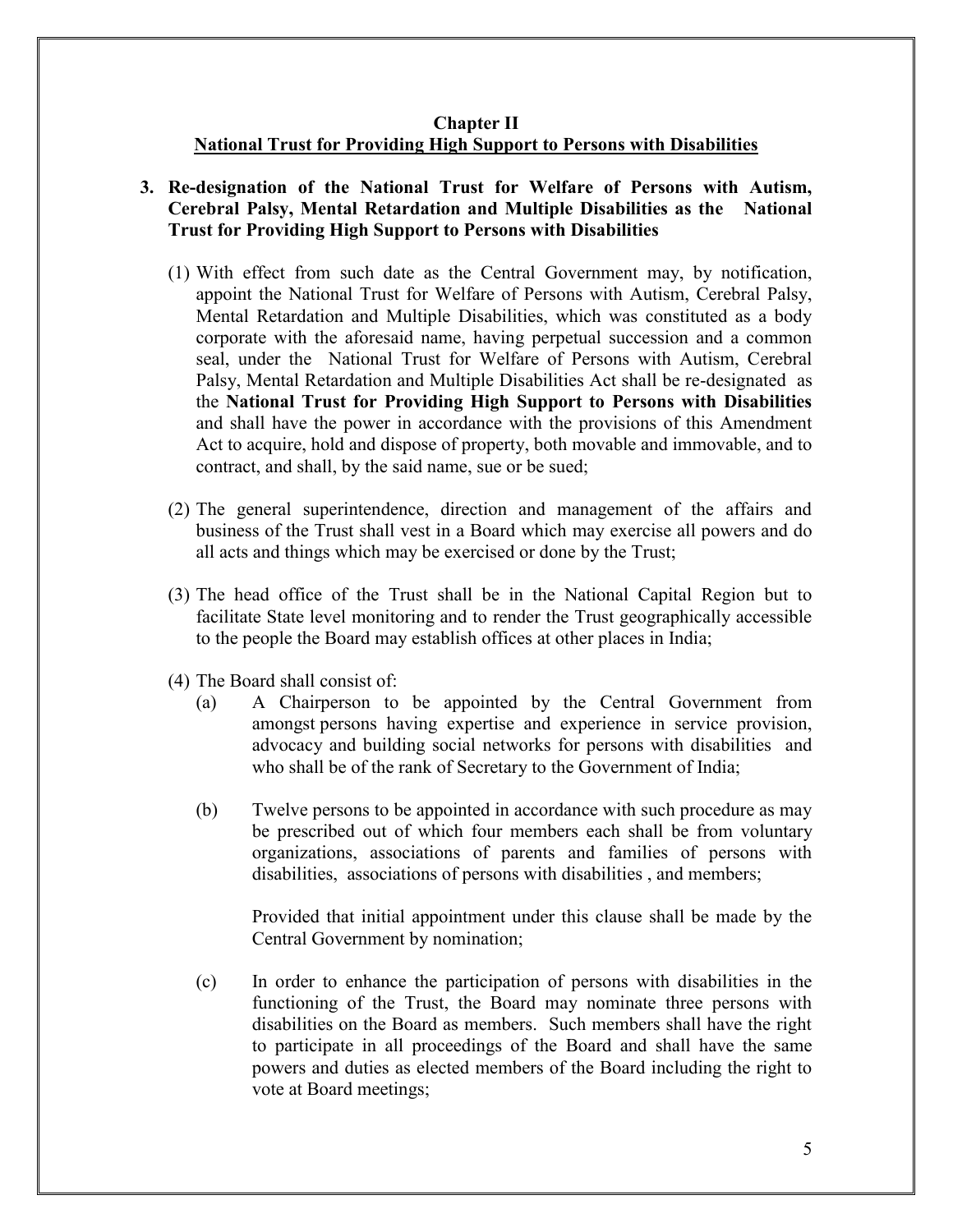- (d) Nine persons not below the rank of Joint Secretary to the Government of India nominated by the Government to represent the Ministries or Departments of Social Justice and Empowerment, Women and Child Development, Health and Family Welfare, Finance, Labour, Education, Urban Affairs and Employment, Rural Employment and Poverty Alleviation, and Panchayati Raj, members, ex officio;
- (e) Three Persons to be nominated by the Board representing the associations of trade, commerce, industry and philanthropic activities, members;
- (f) The Chief Executive Officer, who, shall be of the rank of Joint Secretary to the Government of India, Member-Secretary, ex officio.
- (5) The Board may associate with itself, in such manner and for such purposes as may be determined by regulations, any person whose assistance or advice it may desire for carrying out the objects of the Trust;

Provided that such person shall have a right to take part in the discussions relevant to that purposes but shall not have a right to vote at a meeting of the Board and shall not be a member for any other purposes;

Provided further that the maximum number of persons so associated shall not exceed eight and so far as possible persons so associated shall belong to the registered organizations or from the professionals.

#### **4. Term of office of Chairperson and Members, meeting of Board, etc.**

(1) The Chairperson or a Member shall hold office for a term of five years from the date of appointment or until a successor has been duly appointed, whichever is longer;

Provided that no person shall hold office as the Chairperson or the Member after attaining the age of sixty five years;

- (2) The conditions of service of the Chairperson and other Members shall be such as may be prescribed;
- (3) A casual vacancy in the Board shall be filled in accordance with the provisions of section 3 and a person appointed to hold such office shall serve on the Board for the remainder of the term for which the Member, in whose place the appointment has been made, would have held that office;
- (4) Before appointing any person as the Chairperson or Member, the Central Government shall satisfy itself that such persons do not and will not have any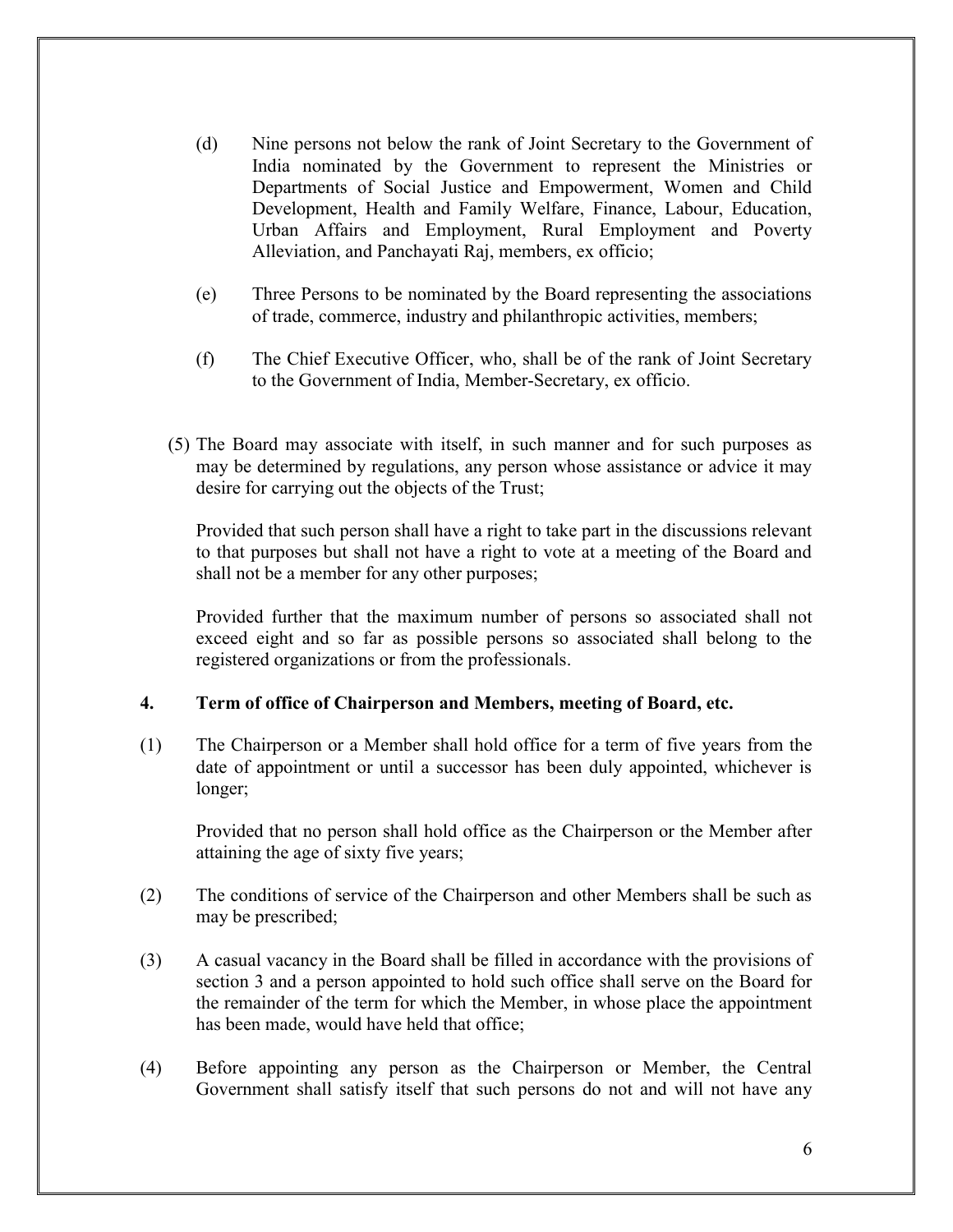financial or other interest that would prejudice their performance as Chairperson or Member;

- (5) No Member of the Board shall be a beneficiary of the Trust during the period such Member holds office;
- (6) The Board shall meet at least once in three months at such time and place as may be determined by the Board by regulations and shall observe such rules of procedure in the transaction of business at a meeting as may be prescribed;
- (7) The Chairperson, if for any reason is unable to attend the meeting of the Board, any member elected by the Members present from amongst themselves at the meeting, shall preside at the meeting;
- (8) All questions which come before any meeting of the Board shall be decided by a majority of the Members present and voting.

Provided that in the event of a tie, the Chairperson or the person presiding in absence of the Chairperson shall have a second or casting vote.

# **5. Resignation of Chairperson and Members-**

(1) The Chairperson may resign from office by submitting a letter of resignation addressed to the Central Government;

Provided that the Chairperson shall continue in office until the appointment of a successor is made by the Central Government.

(2) A Member may resign from office by submitting a letter of resignation addressed to the Chairperson.

# **6. Disqualifications –No person shall be a Member –**

- (a) on being convicted of an offence which in the opinion of the Central Government involves moral turpitude; or
- (b) if insolvent, or at any time has been adjudicated as an insolvent.

# **7. Vacation of office by Member -If a Member-**

- (a) becomes subject to any of the disqualifications mentioned in section 6; or
- (b) is, without obtaining leave of absence, absent from three consecutive meetings of the Board; or
- (c) tenders resignation under section 5, the office of the Member shall thereupon fall vacant.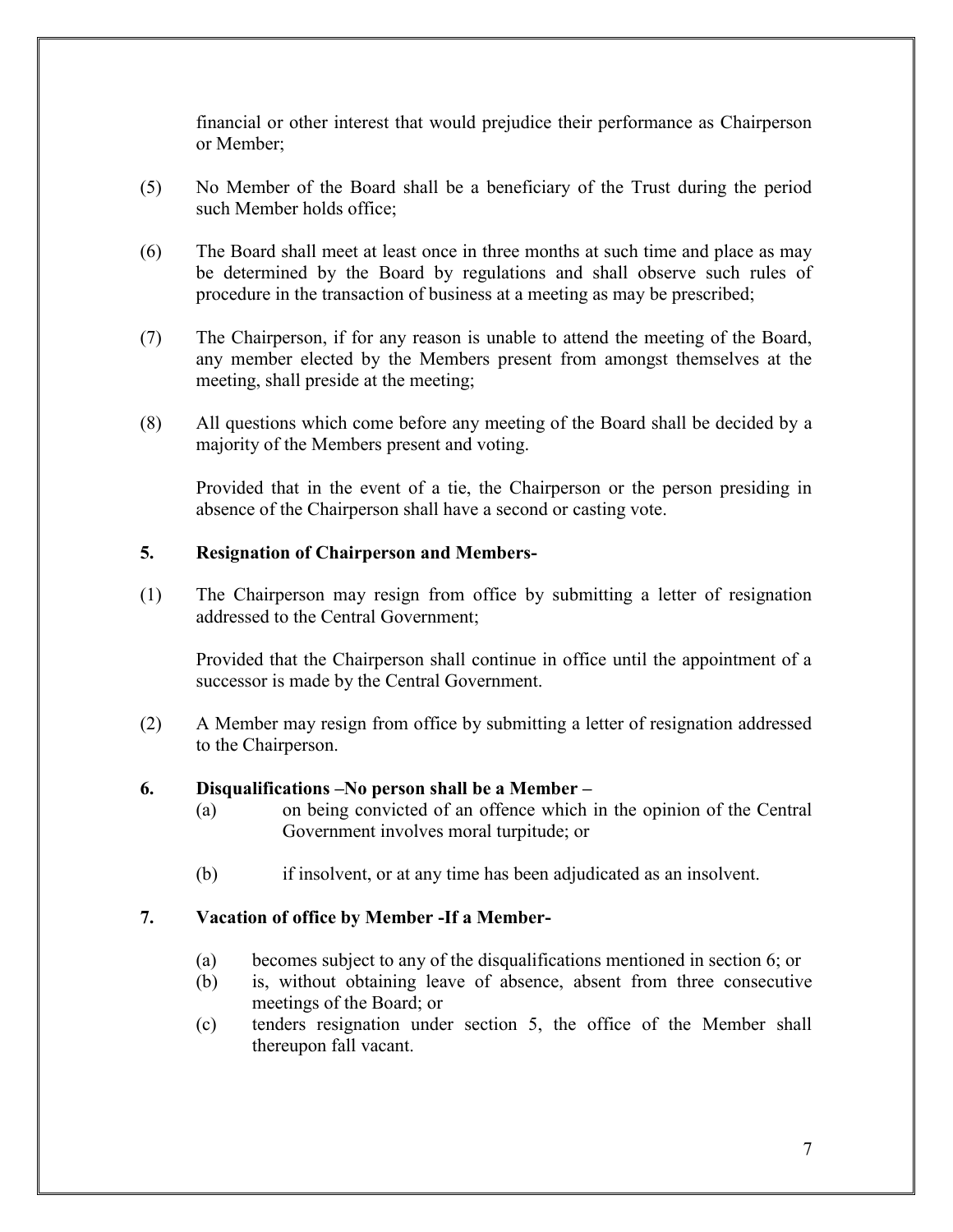## **8. Chief Executive Officer and Staff of Trust-**

- (1) The Central Government shall appoint the Chief Executive Officer to exercise such powers and perform such duties under the direction of the Board as may be prescribed or as may be delegated by the Chairperson;
- (2) Subject to the Rules made on this behalf by the Central Government the Board shall appoint such other officers and employees as it considers necessary to carry out the objectives of the Trust;
- (3) The salary and allowances payable to, and the other terms and conditions of service of, the Chief Executive Officer, other officers and employees of the Trust shall be such as may be determined by regulations.

## **8(A) Constitution of a Technical Advisory Committee-**

- (1) The Chairperson shall have powers to establish a Technical Advisory Committee for advocating and planning inclusion and support for persons with disabilities;
- (2) The term of members of this Technical Advisory Committee shall be co-terminus with the Chairperson and their other terms and conditions of appointment and pay and allowances shall be such as may be determined by Regulations;
- (3) All things being equal preference shall be accorded to persons with disabilities in their appointment.

# **9. Vacancies in Board not to invalidate acts, etc.** –

No act or proceeding of the Board shall be called in question on the grounds merely of the existence of any vacancy in, or any defect in the constitution of the Board.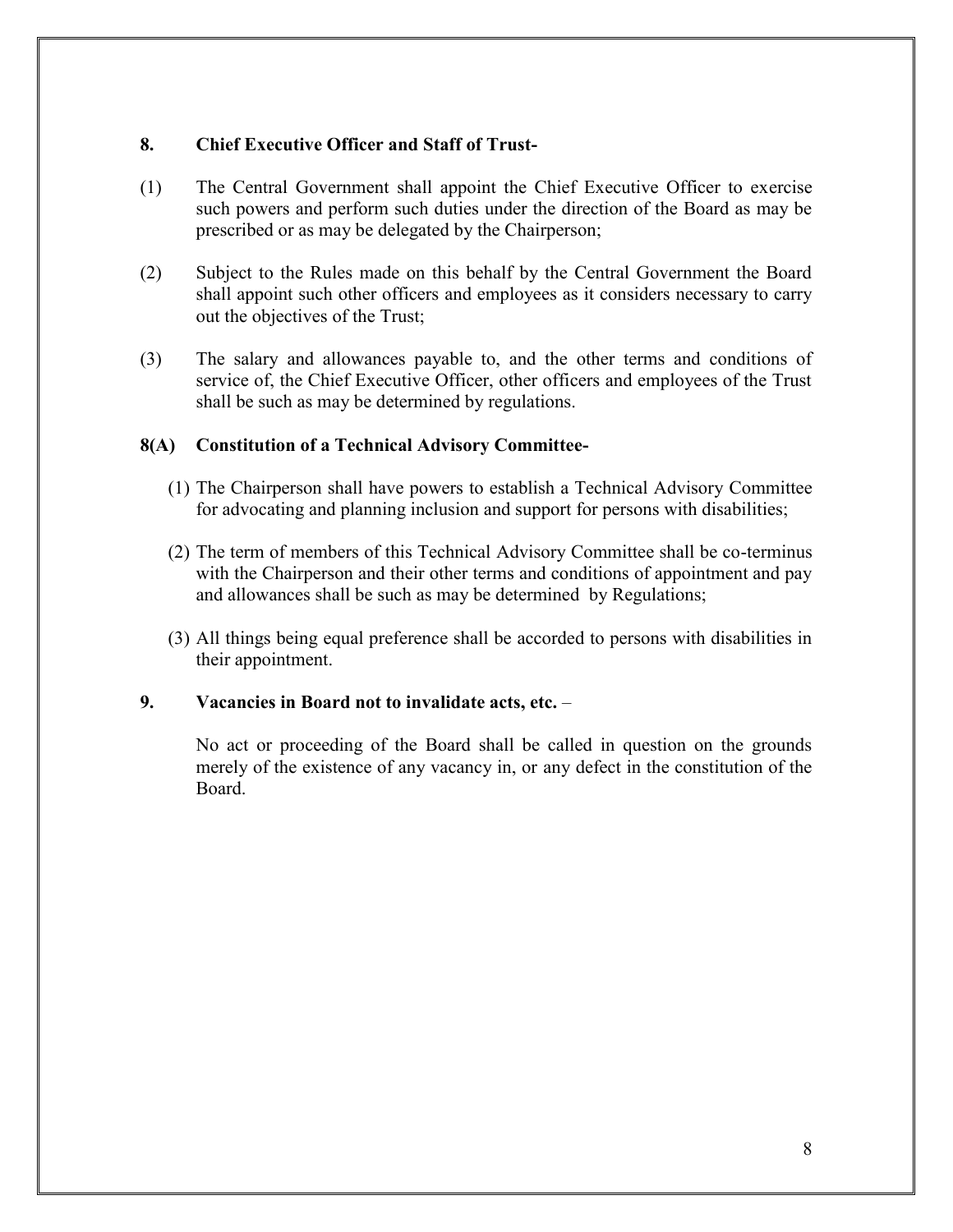### **Chapter III OBJECTS AND FUNCTIONS OF THE TRUST**

#### **10 The objects of the Trust shall be-**

- (a) to make provision for high support to enable and empower persons with disabilities to live independently with dignity and participate fully in all aspects of life on an equal basis with others whilst respecting their evolving capacities and identities;
- **(b)** to strengthen facilities for persons with disabilities to have access to a range of in-home, extension or other community support services, including personal assistance necessary to support living and inclusion in the community;
- (c) to extend support to registered organizations to provide need based services to persons with disabilities;
- (d) to address the difficulties of persons with disabilities who do not have family or other support;
- (e) to have support network, accessible to persons with disabilities addressing barriers due to disability accompanied with age, gender and social, geographical, economic or any other impediments;
- (f) to facilitate creation of associations or forums for friendship, meeting and advocacy by persons with disabilities;
- (g) to facilitate the realization of equal opportunities, legal capacities, protection of rights and to prevent isolation or segregation from the community;
- (h) to do any other act which is incidental to the aforesaid objects.

#### **10(A) To accomplish its objects the National Trust has the following functions:**

- (a) Create accessible support networks, whether human, material, infrastructural, technological to aid all persons with disabilities to exercise their legal capacity in all areas of life;
- (b) Create a cadre of persons providing support to persons with disabilities , conducting their training programmes and prescribing their emoluments and other benefits;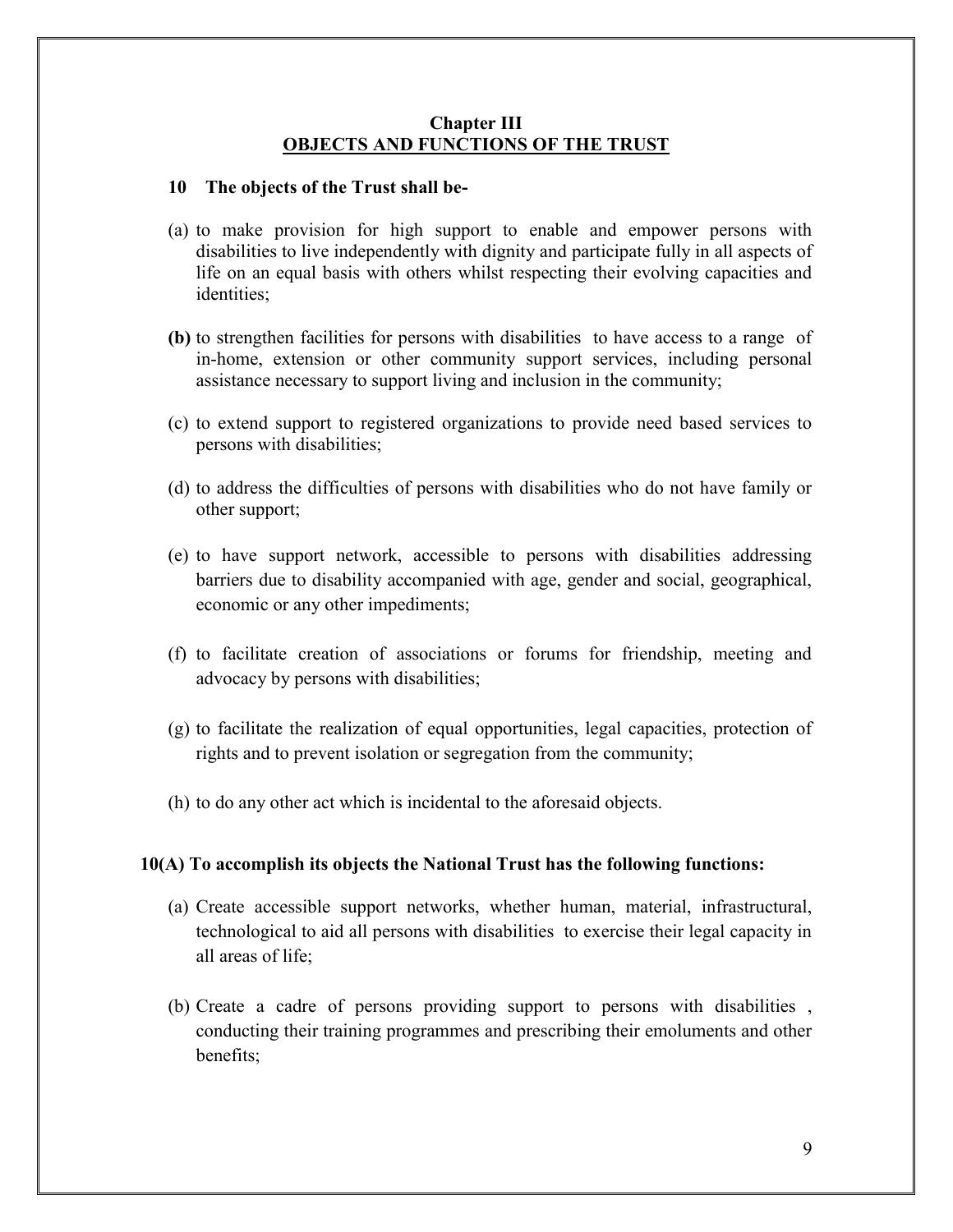- (c) Facilitate registration of voluntary organizations, association of parents and families of persons with disabilities and associations of persons with disabilities to create an active community of support and to maintain an accessible database of such organizations;
- (d) Provide facilities for formulation of support plans;
- (e) Create systems for monitoring support regimes;
- (f) Design age, gender, and disability sensitive interventions in the forms of schemes, incentives, programmes and procedures;
- (g) Facilitate mediation and personalized consultation for persons with disabilities living in institutions, to help their smooth exit and for developing their own support networks;
- (h) Develop a socio-medical scale for evaluating the barriers faced by a person with disability ;
- (i) Develop human resource for carrying out its functions under this Act or under the Rights of Persons with Disabilities Act 2011;
- (j) Conduct research for developing innovative support methods and systems which would facilitate the exercise of legal capacity and promote the autonomy and dignity of persons with disabilities;
- (k) Evolve procedures in active collaboration with other State Level Agencies for setting up suitable support measures for persons with disabilities;
- (l) Co-ordinate with other statutory or non-statutory or private bodies to rescue, resettle and rehabilitate persons with disabilities particularly those who are abandoned and abused;
- (m)Create universally accessible social spaces through mediums of art theater, culture, recreation, leisure, and sports for developing ties of friendship amongst and with persons with disabilities;
- (n) Undertake any other activity or function which may be required to further and realize any of the Objects.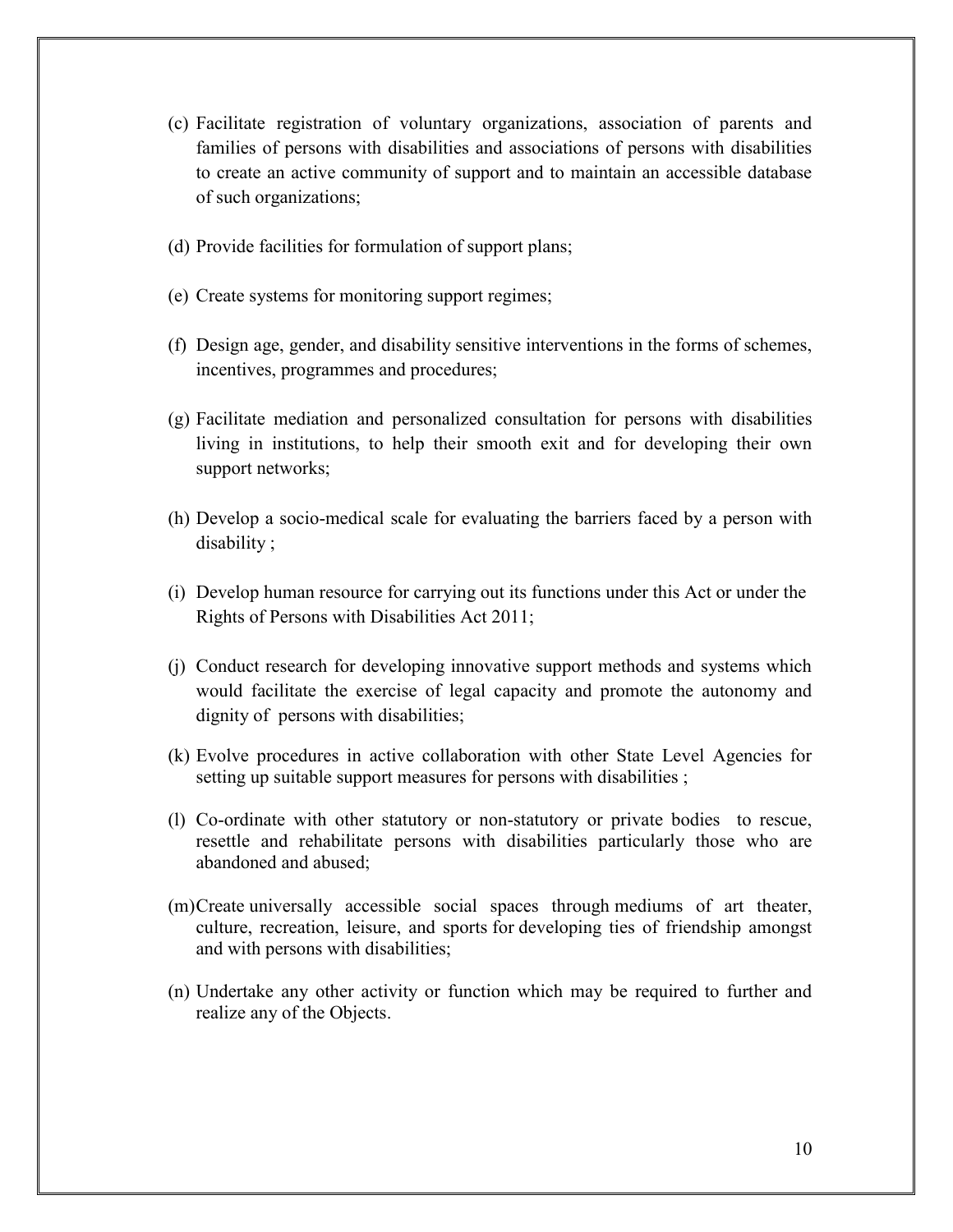## **Chapter IV POWERS AND DUTIES OF THE BOARD**

## **11 (1) The Board shall-**

- (a) Firstly receive from the Central Government a contribution of not less than rupees one thousand crores, towards the corpus of the re-designated Trust in order to enable the Trust to fulfill the obligations placed upon it by the Amendment Act. This enhanced contribution shall join with the original corpus of rupees one hundred crores paid by the central government to the National Trust for the Persons with Autism, Cerebral Palsy, Mental Retardation and Multiple Disabilities and the income whereof shall be utilized to fulfill the Objects of the Trust;
- (b) Receive from time to time such suitable contribution from the central or state government towards the corpus of the Trust as may be necessary to increase the income of the Trust to enable the Board to fulfill the obligations of the Trust;
- (c) accept the grants and bequests of money, movable and immovable properties and other donations for furtherance of its Objects;
- (d) receive from the Central Government and State Governments such sums as may be considered necessary in each financial year for providing financial assistance to registered organizations for carrying out its functions and approved programmes to further the Objects of the Trust.

## **(2) For the purposes of sub section (1) the expression approved programme includes:**

- (a) Any programme which promotes independent living in the community for persons with disabilities and especially for persons with disabilities presently living in institutions by *inter-alia*
	- (i) setting up a range of in-home, extension and other community services, including personal assistance necessary to support living and inclusion in the community;
	- (ii) care-modelling community services and facilities for the general population in such manner that they are available on an equal basis to persons with disabilities and are responsive to persons with disabilities and the needs expressed by them;
	- (iii)undertaking personalised interactions with persons with disabilities living in institutions to smoothly exit that system and create support networks along with community participation promoting their independent living.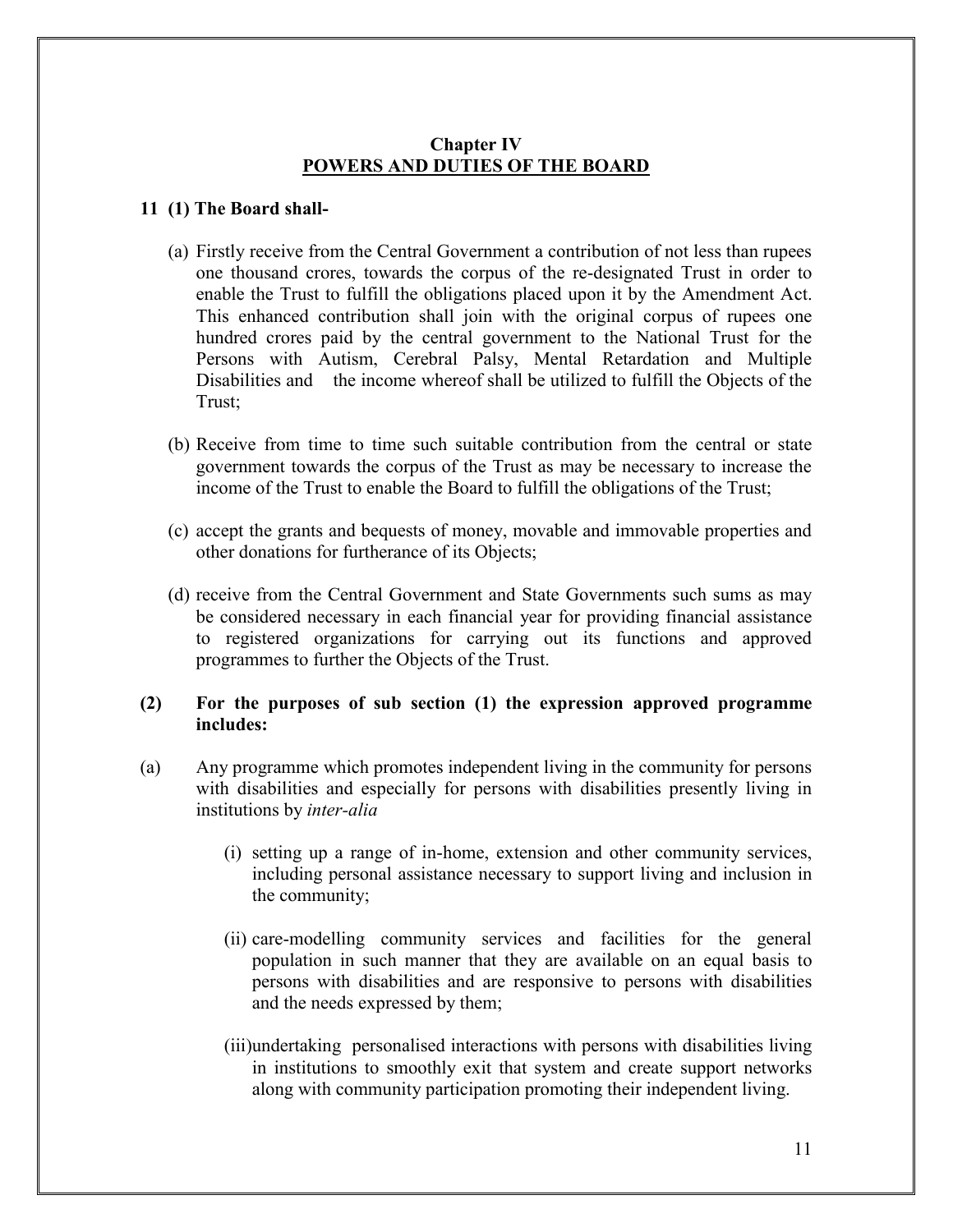- (b) Any programme which enables personal growth and capacity building by persons with disabilities:
	- (i) any programme which may be required to support persons with disabilities to participate effectively in a free society;
	- (ii) any programme which assists in the creation of individualized support measures for the realization of the rights guaranteed in the Rights of Persons with Disabilities Act;
	- (iii) any programme which assists in the development of peer or community support and self-advocacy groups of persons with disabilities;
	- (iv) any programme which promotes the mobilization of the disability community ties and civil society for the realization of the rights of persons with disabilities;
- (c) Any programme which promotes the exercise of legal capacity and informed decision making for persons with disabilities in the matters of seeking treatment, executing financial instruments, or in exercising any decision for which the person with disability may require support. It shall include, amongst other things, the programmes for:
	- (i) Generating awareness about legal capacity and supported decision making;
	- (ii) Training persons in providing personalised support to a person with disability ;
	- (iii) Gender, age and disability specific interventions for persons with disabilities, including special training of persons to provide for necessary support enabling them in exercising legal capacity and informed decision-making.
- (d) Any programme in coordination with relevant bodies for the rehabilitation and resettlement for the persons with disabilities who may require the same. It shall include, amongst other things, the programmes for:
	- (i) collaboration with the local bodies, health-care centres and other relevant governmental and non-governmental organisations to carry out rescue and rehabilitation of persons with disabilities with increased vulnerabilities particularly those who have been abandoned or neglected by their families, the victims of abuse, violence or exploitation, or the victims of natural or man-made disaster;
	- (ii) facilitating independent living in community and productive employment wherever possible;
	- (iii) creating facilities for resettlement including wherever possible, in-home, extension and other community facilities, including personal assistance necessary to support living and inclusion in the community.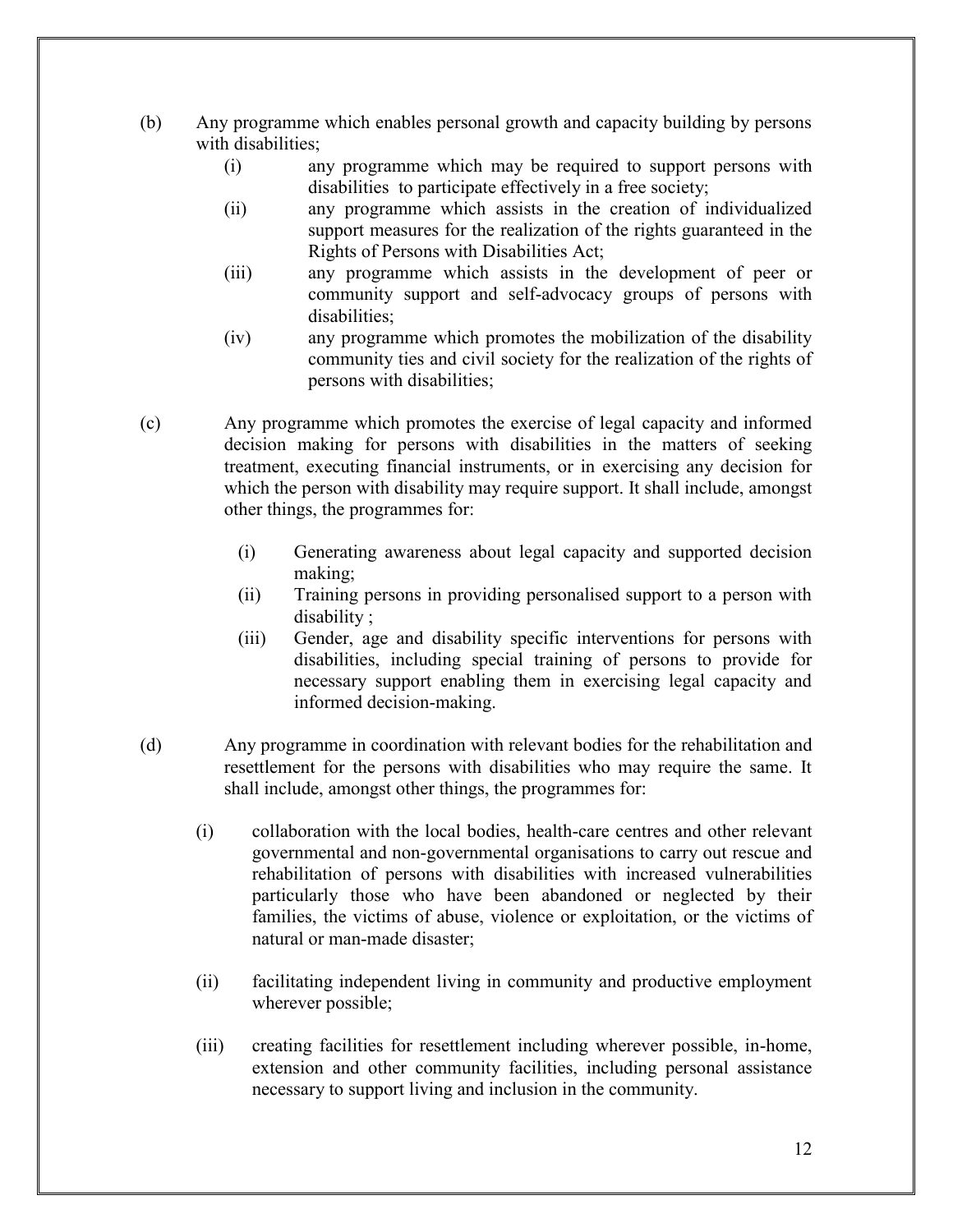- (e) Any programme for persons with disabilities living under the system of plenary guardianship to smoothly exit that system towards exercising full legal capacity, which includes, amongst other things, the following:
	- (i) undertaking mediation exercises assisting persons with disabilities in identifying their support requirements and creation of support networks to promote exercise of their legal capacity and independent living;
	- (ii) generating awareness amongst the persons with disabilities and the guardians about the meaning and import of legal capacity and supported decision making;
	- (iii) special sessions for the existing guardians on the obligations and consequences of their new role as limited guardians or personal assistants and on communicating with the person with disabilities in obtaining their informed consent and supported decision making;
	- (iv) Undertaking consultations with the existing limited guardians in order to determine the specific kinds of assistance they may require to discharge their supported decision making obligations of arriving at legally binding decisions in accordance with the will and preference of the person with disabilities
- (ee) Any programme which facilitates exercise of legal capacity and participation in the community for persons with disabilities and includes, amongst others:
	- (i) personalised consultations to identify the barriers and to devise appropriate support for the individual person with disability
	- (ii) Devising of new support mechanism whether material or personal and generation of awareness for such innovative support ;
- (ee1) Any programme for obtaining feedback on the services rendered by the support networks, particularly the human and technological assistance;
- f) Such other programmes which promote the objects of the Trust.
- (3) While ear-marking funds for the various approved programmes a dedicated allocation shall be made for programmes concerning women, children and elders with disabilities.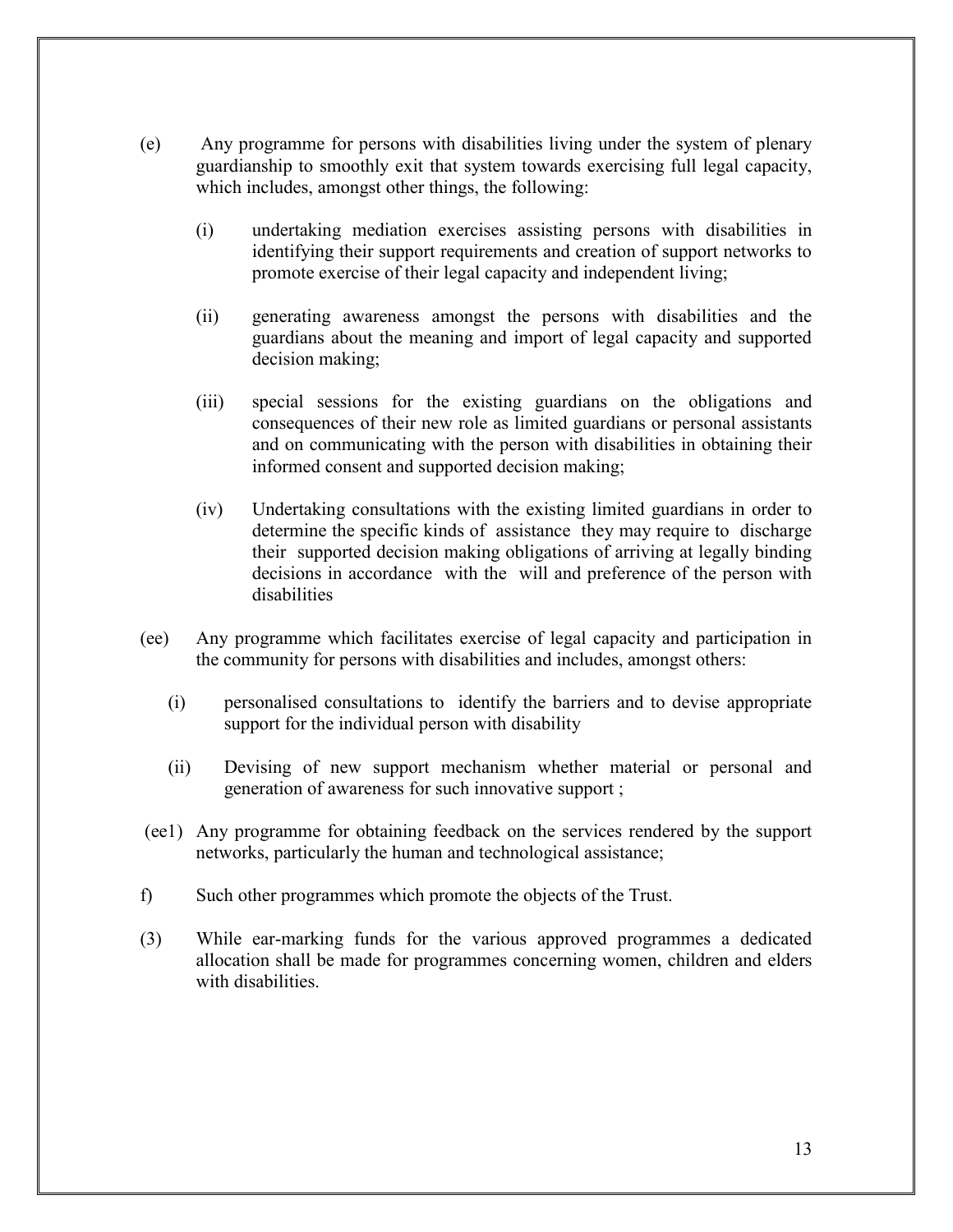# **Chapter V PROCEDURE FOR REGISTRATION**

12 A (1) Any association whether of persons with disabilities as defined under this Act or under the Persons with Disabilities Act of 2011 , or any association of their parents and families or a voluntary organization whose main object is advancement of disability rights may make an application for registration to the Board;

Provided that any of the aforesaid associations and organizations can apply for registration with the National Trust and function thereof notwithstanding any restrictive provisions of any Act including Persons with Disabilities Act, 1995.

- (2) An application for registration shall be made in such form and manner and at such place as the Board may by regulation provide and shall contain such particulars and accompanied with such documents and such non-refundable processing fees as may be provided in the regulations;
- (3) On receipt of application for registration, the Board may make such enquiries as it thinks fit in respect of genuineness of the application and correctness of any particulars thereon;
- (4) Upon receipt of such application the Board shall either grant registration to the applicant or reject such application for reasons to be recorded in writing;

Provided that where registration has been refused to the applicant, the said applicant may again make an application for registration after removing defects, if any, in its previous application;

(5) The tenure and other terms and conditions of registration and renewal of registration shall be determined by regulations.

#### **12 (B) Suspension and Cancellation of Registration**

The Board shall have powers to suspend the operation of registration, or cancel the same during continuance of it for violation of any provisions of the Act, or the rules and regulations, after giving opportunity to applicant of being heard.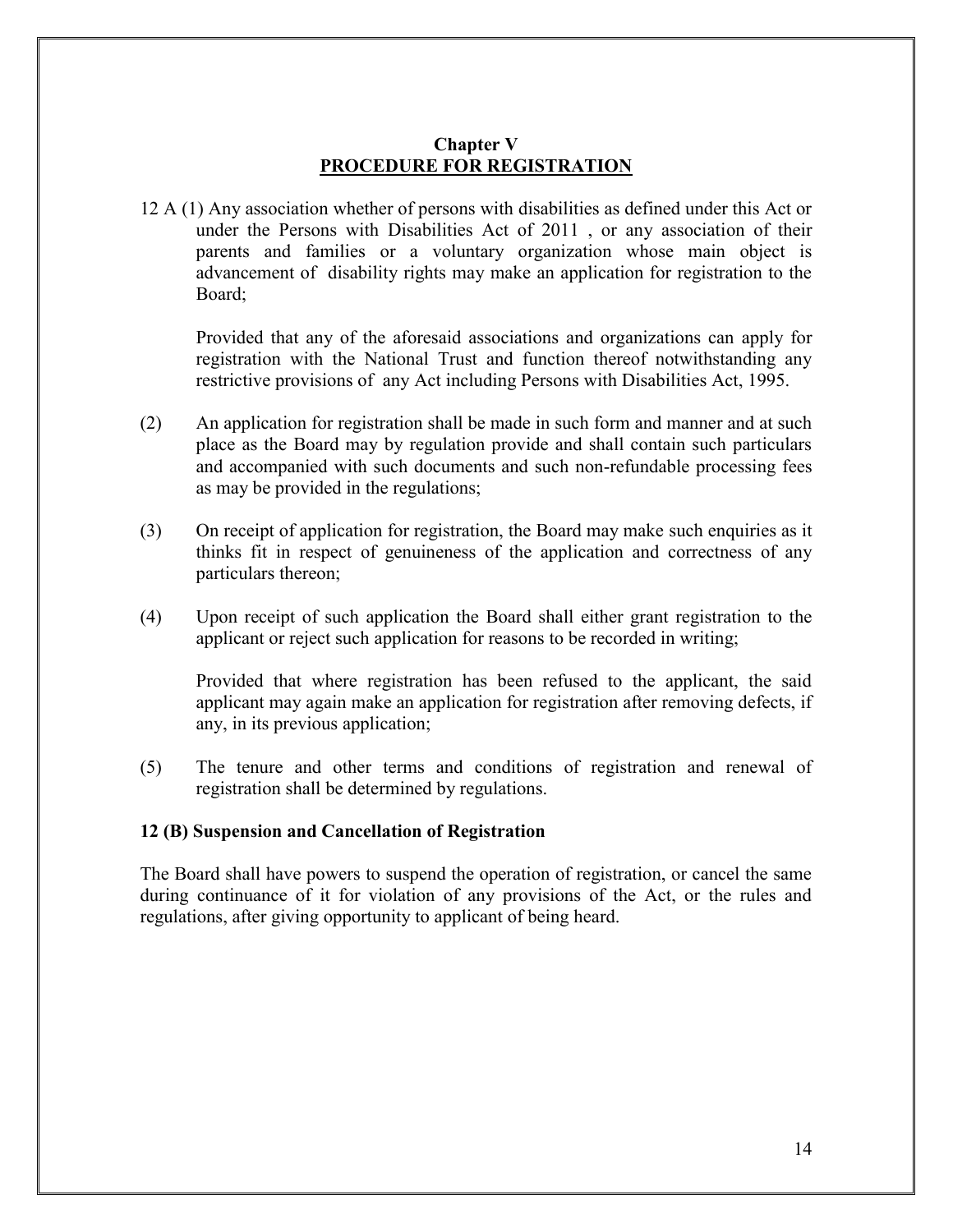# **Chapter V A LEGAL CAPACITY AND SUPPORT**

# **12 C Provision of Support**

- (1) In furtherance of the recognition of the legal capacity of persons with disabilities in the Rights of Persons with Disabilities Act 2011 the National Trust shall devise appropriate policies and schemes which provide suitable support to enable the realization of the social, political, economic and cultural rights guaranteed to persons with disabilities by any applicable national and international law;
- (2) Without prejudice to the generality of this obligation the National Trust shall take immediate steps to put in place suitable support measures for the exercise of legal capacity by persons with disabilities, and especially for those living in institutions.

# **12 D National Support Mission**

- (1) Keeping in view the universal need for support and interdependence the National Trust with due consultation shall formulate a plan for a National Support Mission within one year of its operation to provide an integrated support system for all persons particularly the persons with disabilities;
- (2) Whilst formulating the plan the National Trust shall consult persons with disabilities and their organizations; the representatives of the Local Level Committees, experts working in the field of policy planning and human rights, non-governmental organizations working with and for the rights of persons with disabilities and other socially and economically backward groups to assess their common and unique needs of support for living within the community and thereby create a platform of support for all.
- (3) The National Trust shall present the plan to the Central Government for its approval which shall approve the Mission with or without modifications within a period of three months from the submission of the plan by the National Trust.

#### **12E National Depository of Resources**

- (1) There shall be a National Depository of Resources which will be maintained by the Board;
- (2) All persons with disabilities receiving support either through the Local Level Committee or parents, families, friends, organizations, or service providers may choose to register their support plan in accordance with the form provided by the regulations and such plan shall then be duly recorded in the National Depository of Resources.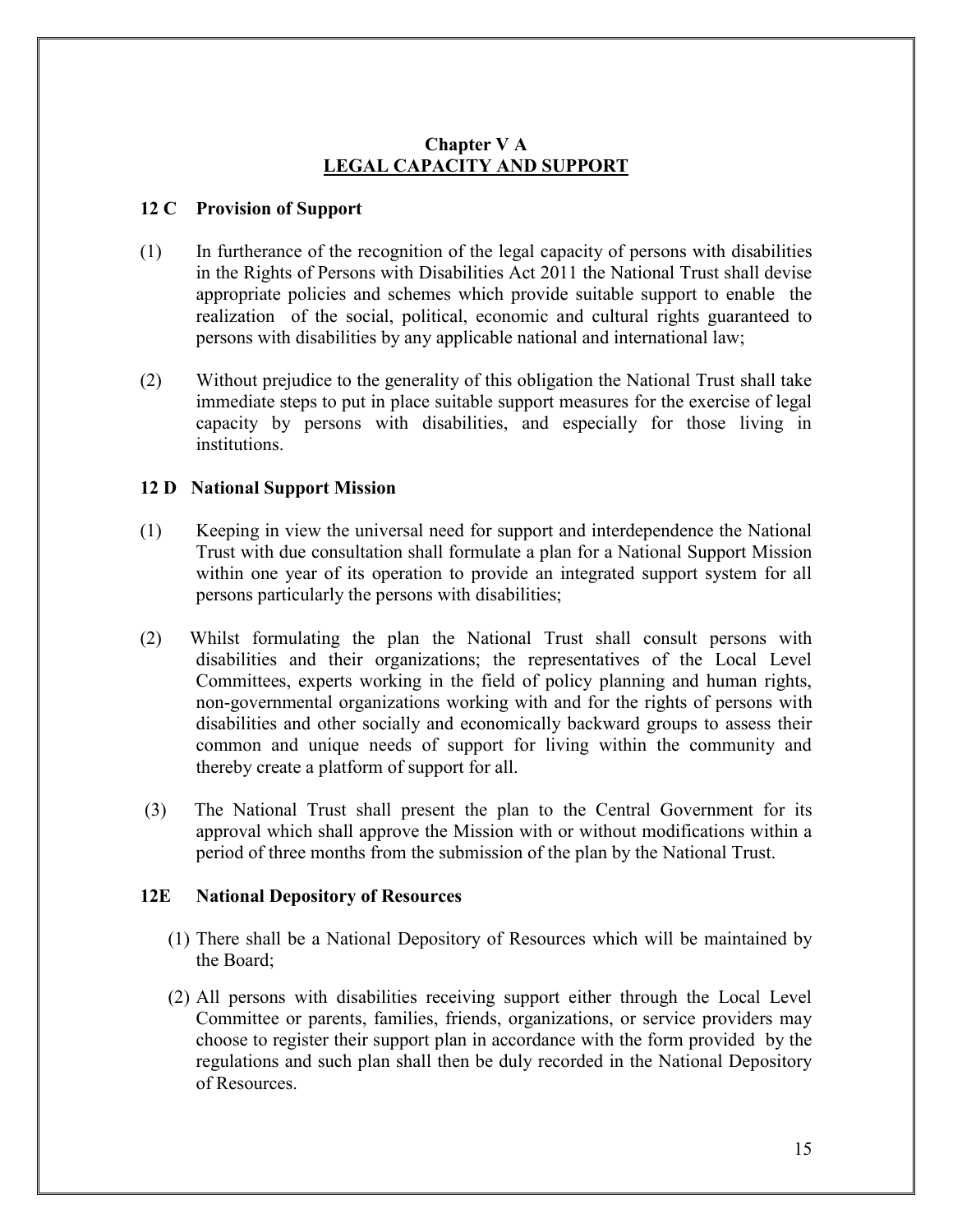## **Chapter VI**

# **LOCAL LEVEL COMMITTEES**

#### **13. Constitution of Local Level Committee-**

- (1) The Board shall reconstitute existing Local Level Committees in accordance with the membership specified in sub-section (2) and constitute new committees in such areas as it deems suitable from time to time;
- (2) This Local Level Committee shall consist of:
	- (a) Two persons with disability belonging to a self-advocacy or peer support group and with experience of community mobilization and rights based work, one of them will act as coordinator;
	- (b) a person nominated by a registered organization;
	- (c) an officer of the civil service of the Union or of the State not below the rank of a District Magistrate or a District Commissioner of a district;
	- (d) an officer of the State Government nominated by the District Magistrate or the District Commissioner of the district.
- (3) A Local Level Committee shall continue to work for a period of five years from the date of its constitution or till such time as it is re-constituted by the Board;
- (4) A Local Level Committee shall devise such procedure as it deems suitable for the conduct of its business but shall meet at least once every two months to plan and review its activities;
- (5) The district administration shall cooperate with the Local Level Committee to enable it to undertake its activities;
- (6) The Local Level Committee shall be equipped by the State Government with a fully functional office with appropriate human, financial and other assistance to enable the Coordinator and the committee to fulfill its obligations under the Act;
- (7) The pay and allowances of the Coordinator and the members shall be as specified in the regulations.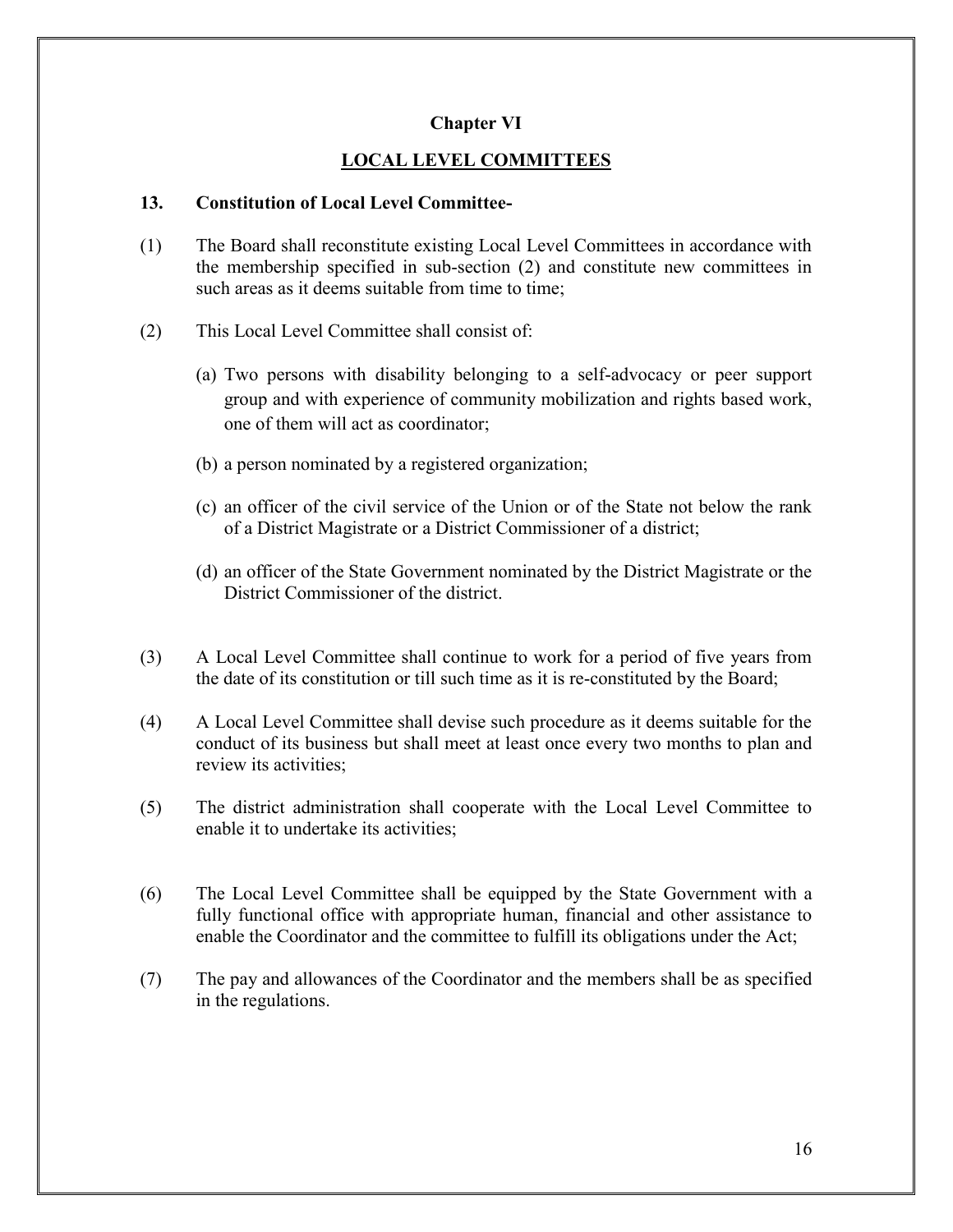## **13A. Powers and Functions of Local Level Committees**

- (1) All Local Level Committees shall be under an obligation to take all such general and specific initiatives whereby all persons with disabilities can exercise their right to legal capacity;
- (2) As a part of such general initiative every Local Level Committee shall-
	- (a) Map, with the active involvement of disabled persons organizations, the presence of persons with disabilities in their local area;
	- (b) Assess, in consultation with persons with disabilities, the nature of support that may be required in its local area to enable it to fulfill its obligation under subsection  $(1)$ ;
	- (c) Submit the data collected under sub-clause (a) and (b) to the Board to enable it to carry on its function of planning for universal capacity with support;
	- (d) Conduct awareness raising programs to assess needs and create local support networks for persons with disabilities in public-private partnership;
- (3) As part of their individual initiative every Local Level Committee shall:
	- (a) undertake a review of all persons awarded guardianship certificates and whose particulars exist in the National Depository in order to:
		- (i) assess the operation of the limited guardianship system;
		- (ii) assist the person with disability and his or her guardian to devise a more wide ranging and layered system of support than limited guardianship;
	- (b) inform persons with disabilities and their families of their support entitlements and the manner in which support plans can be designed to organize support;
	- (c) inform persons with disabilities and their families of the public spirited individuals, professionals and service providers in their local area who can be invited to join their support network;
	- (d) facilitate meetings between persons who wish to provide and receive support;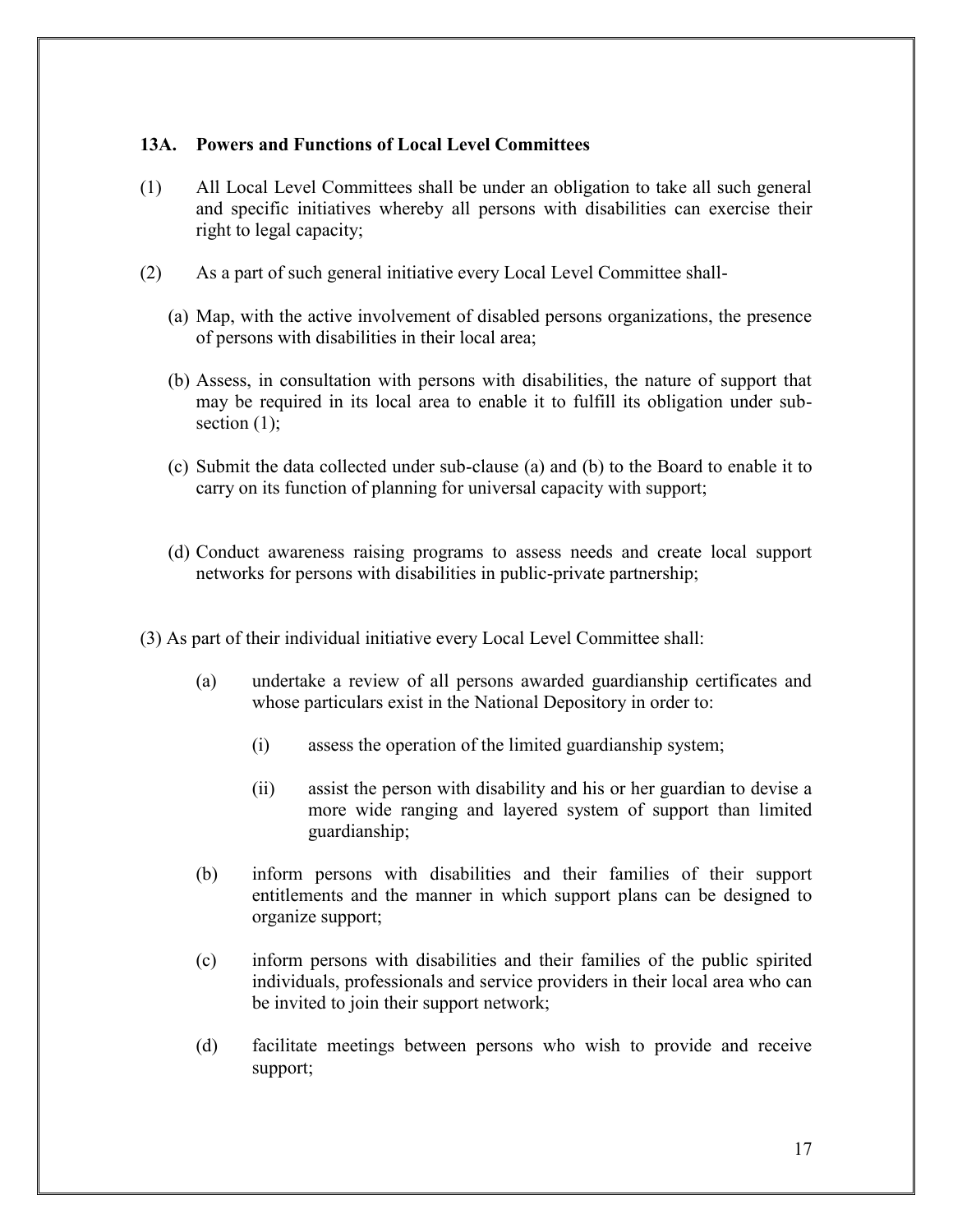- (e) Provide such information or assistance as is sought by persons with disabilities in the creation of their personal support plan and in obtaining access to peer support , public–spirited individuals, non-governmental organizations, service providers and professionals;
- (f) formulate support plans and individual support instruments and record them in the National Depository of Resources.

# **14 Support Plans-**

- (1) All support plans whether made with or without the assistance of the Local Level Committee shall respect the individual preference of the person with disability and shall be so created as to enhance the community participation of persons with disabilities;
- (2) The support plans could be devised keeping in view the nature of support if any required by persons with disabilities to exercise their legal capacity in different areas of life. In order to facilitate the creation of support plans and without prejudice to the freedom of persons with disabilities to devise such support plans which they deem suitable for their life situation an illustrative list of supports along with the purposes for which it can be employed and how its misuse can be prevented shall be listed in Schedule I of this Act;
- (3) The Board may on the basis of reports received from the Local Level Committee, the State Level Committee, the Associations of Persons with Disabilities, Associations of Parents of Persons with Disabilities or otherwise make such additions or modifications in this Schedule to advance the object of promoting the exercise of legal capacity of all persons with disabilities in all areas of life-.

# **14A Safeguards in a Support Arrangement:**

- (1) The Local Level Committee and the provider of support shall interact with one another on the basis of good faith;
- (2) A range of support plans shall be made available to choose from;
- (3) The Local Level Committee shall regularly consult persons with disabilities about the quality of the support they are receiving and take where required appropriate measures for improvement.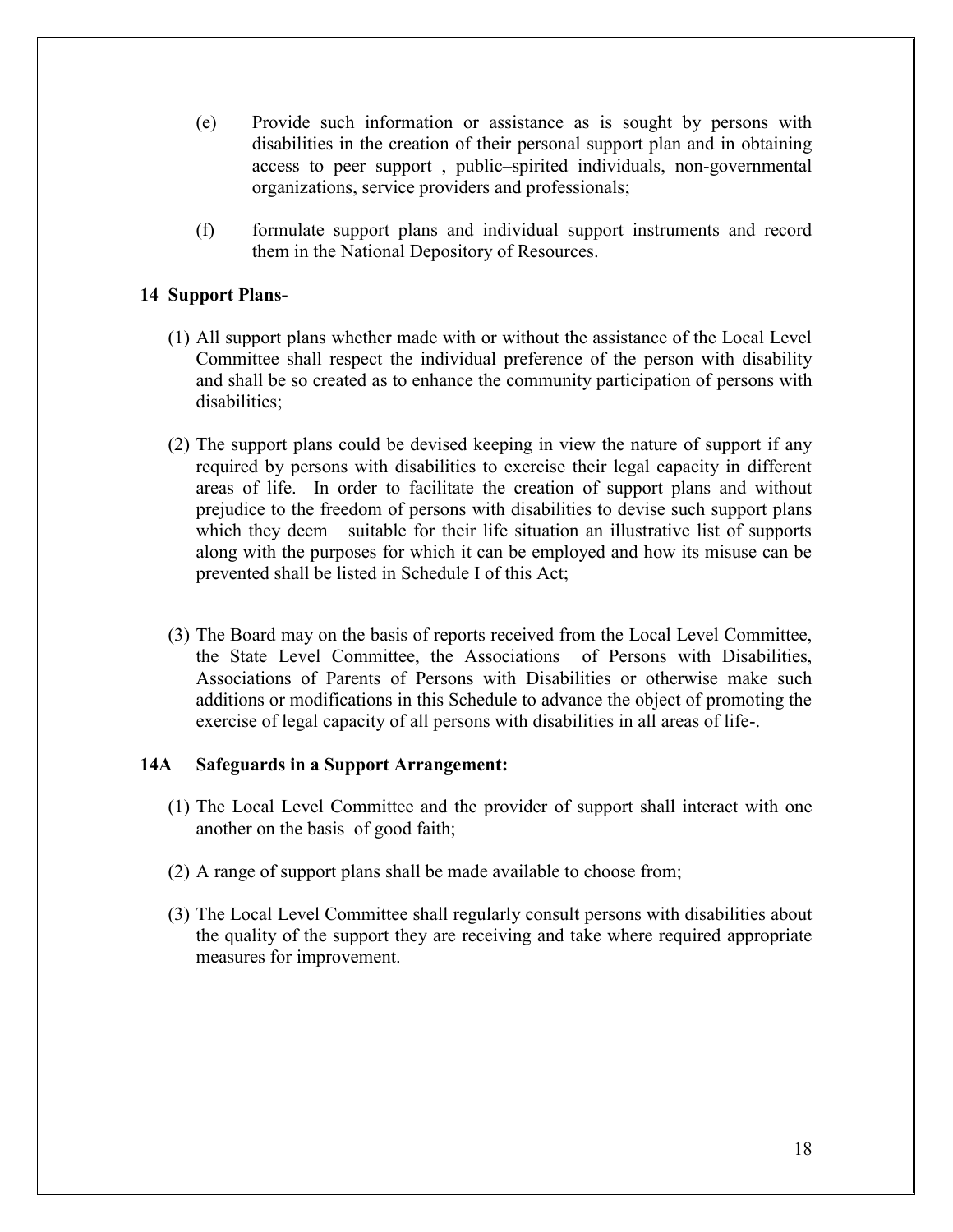## **14B Convergence of Support Networks and Local Level Committees**

- (1) In order to facilitate community interaction and mutual learning the Local Level Committee or support networks with the assistance of the Local Level Committee shall call at least two meetings every year of the support networks in the local area;
- (2) Such meetings should be so organized that they are as far be held in different parts of the local area; In order to have an understanding of how the support system for persons with disabilities operates on the ground the National Trust shall hold at least one State level meeting of all Local Level Committees functioning under the National Trust Act;
- (3) The Trust shall take steps to share information on best practices and innovative models of support between all Local Level Committees and support networks in the country.

# **15. Denial of Legal Capacity**

- (1) If the Local Level Committee comes to know from the persons with disabilities or otherwise that the persons with disabilities has been denied the exercise of his or her legal capacity by any state or non state agency;
	- (a) the Committee may after consulting with the person with disability , along with bringing the matter to the notice of the Board, undertake one or more of the following course of actions:
	- (i) take up the matter with the concerned agency and apprise it of the illegality of its action and the necessity of revoking it;
	- (ii) assist the person with disability to obtain the intervention of the State Level Committee;
	- (iii) assist the person with disability to file a petition before the District Disability Rights Tribunal to obtain redress.

#### **16. Periodic Reports to the Board and State Level Committee**

- 1) Every Local Level Committee shall submit quarterly reports to the State Level Committee who will submit consolidated quarterly report to the Board;
- 2) Such report shall especially describe the manner in which it is addressing the issue of legal capacity and the various support mechanisms utilized or devised by the Committee in its local area and the special difficulties it encountered in obtaining recognition for the legal capacity.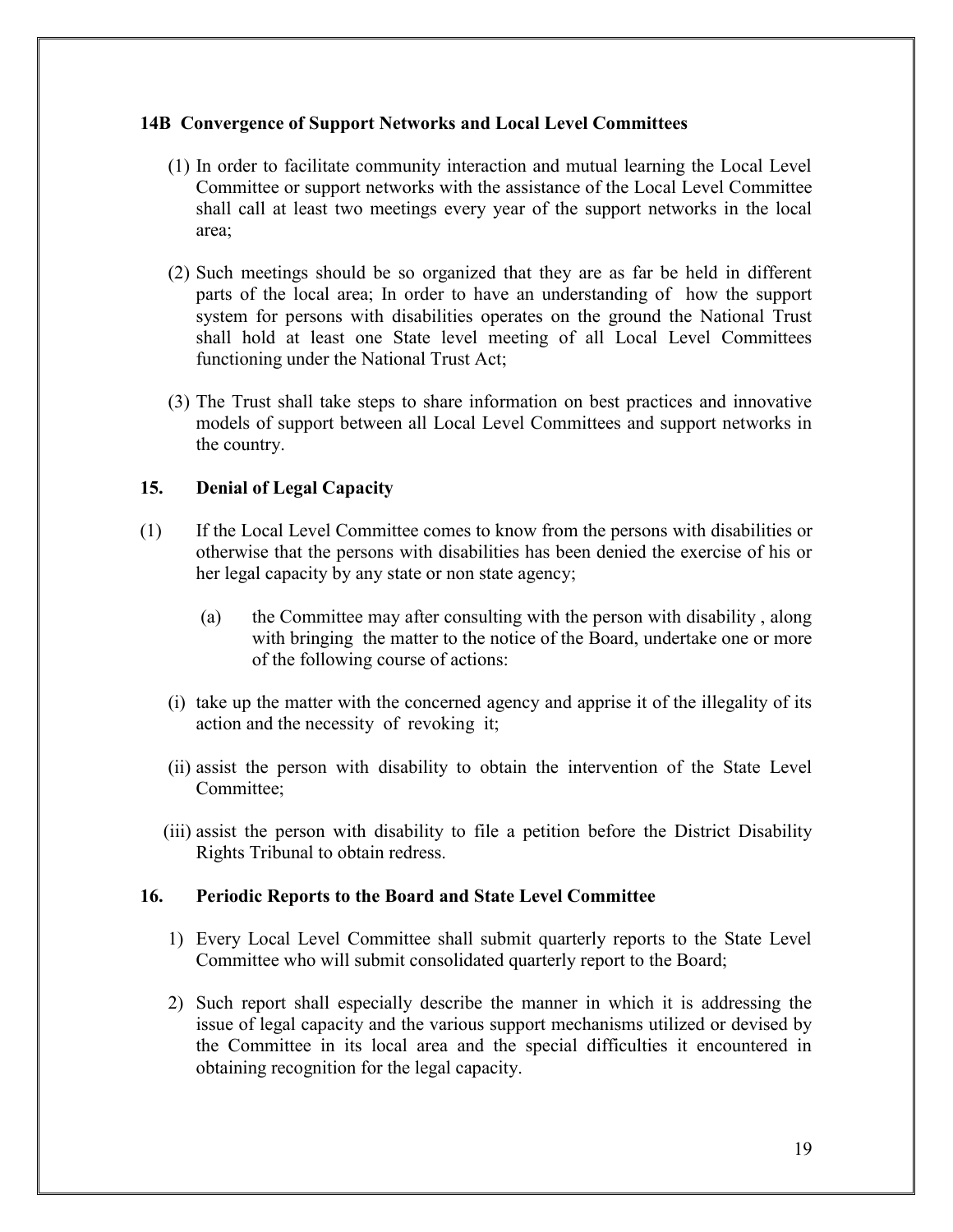## **17. Redress of Grievance against Support Network-**

- (1) When a Local Level Committee comes to know that the support network has either become dysfunctional or is acting in contravention of the norms specified in this statute, and if the same is confirmed by persons with disabilities, then it shall take following measures:
	- (a) draw upon community resources to firstly initiate mediation or conciliation proceedings;
	- (b) if such proceedings fail to provide redress then in consultation with the person with disability, file a petition before the district panel of the State Disability Tribunal for redress.

## **17A Complaints against Local Level Committee-**

(1) Any complaint against the Local Level Committee shall lie before the State level Committee;

Provisions of this section will not affect the powers of the Board to dismiss or dissolve the Local Level Committee and take steps to constitute a new committee.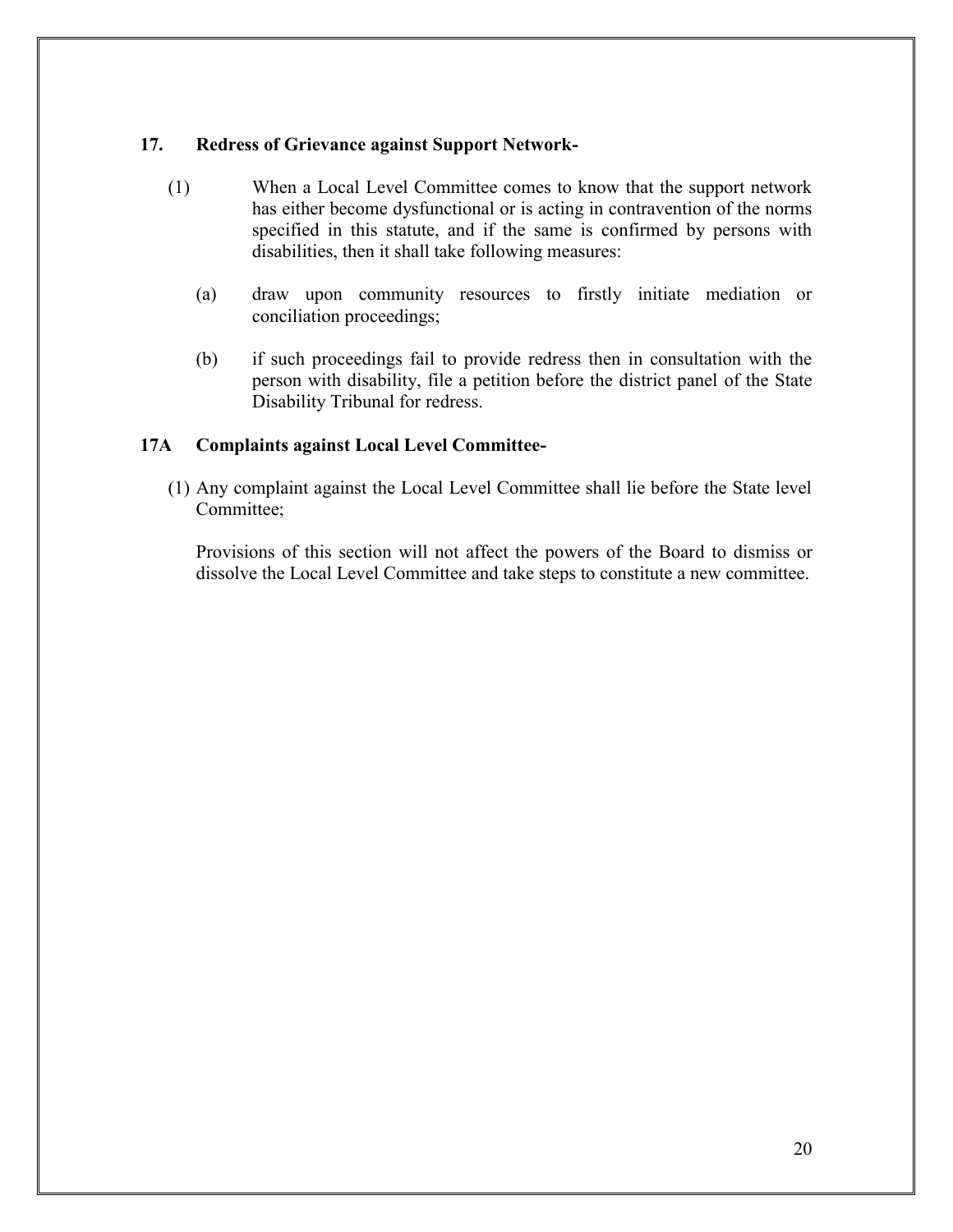### **Chapter VI (A) STATE LEVEL COMMITTEE**

- 17 (B) (1) Every State Government and the administration of the Union Territories shall establish by notification in its official Gazette, a State Level **Committee** 
	- **(2)** The State Level Committee shall consist of
		- (a) Secretary to the State Government in-charge of the Department of Social Welfare looking after the matters concerning persons with disabilities-Chairperson, *ex officio;*
		- (b) Commissioner for persons with disabilities as appointed under Persons with Disabilities (Equal Opportunities, Protection of Rights and Full Participation) Act, 1995 (1 of 1996),- Member, *ex-officio;*
		- (c) Director, Department of Social Welfare looking after the matters concerning persons with disabilities in the State-Member, *ex-officio;*
		- (d) Five persons, as far as practicable, being persons with disabilities, to represent registered organizations, to be nominated by the Board, one of which to be nominated as Member Secretary- Members;
- (3) The State Level Committee shall have following functions:
	- (a) Monitoring of the implementation of programmes and schemes for persons with disabilities;
	- (b) Ensuring co-ordination amongst the Local Level Committees for effective implementation of programmes and schemes for persons with disabilities in the territories of the respective state;
	- (c) Ensure that every district of the state has a functioning local level committee office and conduct training and orientation programmes as may be required for the officials of the Local Level Committee;
	- (d) Collate and compile the findings and studies by the Local Level Committee in its report which shall be submitted to the Board twice every year or with such frequency as the Board may require;
	- (e) Assist the Local Level Committees with the funding required for carrying out its obligations under this Act;
	- (f) Ensure that all Local Level Committees discharge their obligations under this Act and in case of non-compliance, summoning the concerned Local Level Committee and upon giving due hearing take the corrective actions as may be required including providing human, material or financial assistance or in appropriate case, referring the matter to the Board of the National Trust;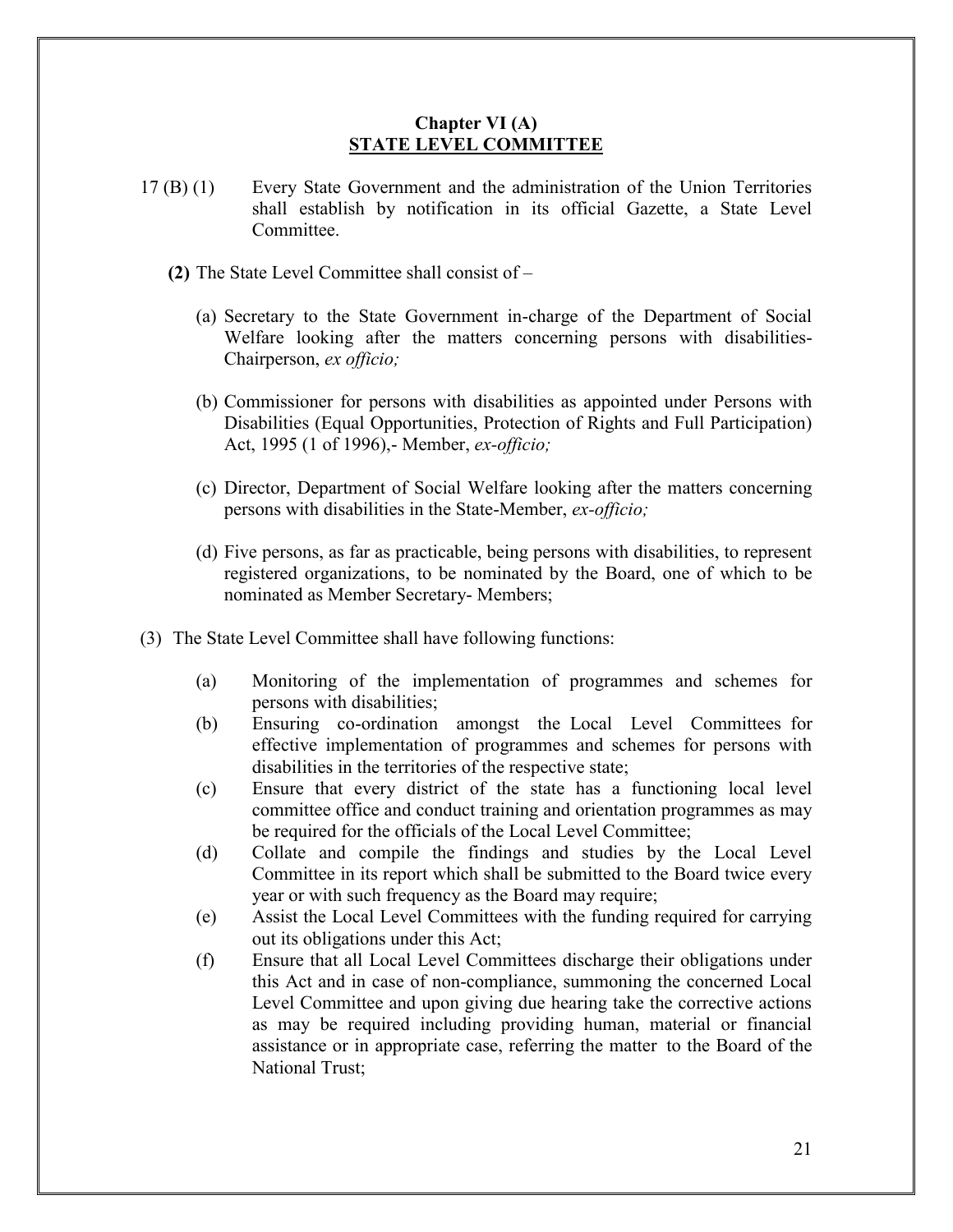- (g) Conduct State Level meetings of all Local Level Committees on bi-annual basis to foster convergence; allow for deliberation of the issues faced by local level committees and to promote best practices.
- **(3)** The Committee shall meet at least once in every three months or at such shorter intervals as may be necessary and send its report to the Board;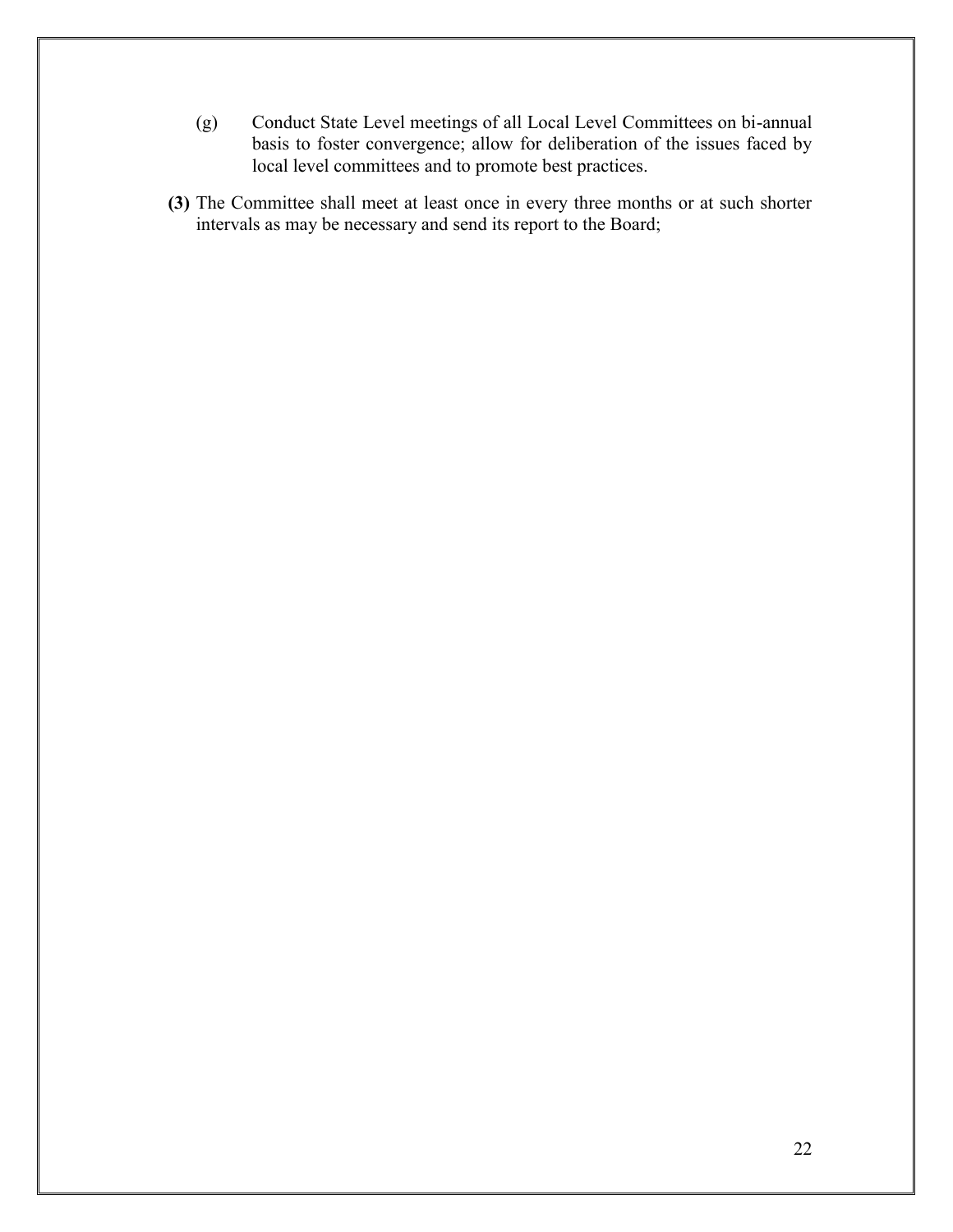## **Chapter VII ACCOUNTABILITY AND MONITORING**

## **18 Accountability**

1) The Board shall have powers to give directions to Registered Organisations and Local Level Committees and seek compliance;

Provided in order to comply with such directions if any financial resource is required, the same shall be made available by the Board.

2) The books and documents in the possession of the Local Level Committee and registered organization shall be open to inspection by the Board in the manner as specified in regulations.

## **19 Monitoring**

- (1) The Board shall determine by regulations the procedure for evaluating the prefunding status of registered organizations seeking financial assistance from it and such regulations may also provide for the guidelines for monitoring and evaluating the activities of the registered organizations who are receiving financial assistance from the Trust;
- (2) The Board shall constitute one or more teams of persons with disabilities and associate them in following activities:
	- (a) to undertake periodic performance audit of approved programmes and support plans in order to assess their effectiveness and feasibility in promoting and protecting the rights of persons with disabilities ;
	- (b) to evaluate functioning of Local Level Committees and to build their capacity.

#### **20 Annual General Meeting**

- (1) The Board shall in each year hold an annual general meeting of all registered organizations and not less than six months shall elapse between the date of one Annual General Meeting and that of the next;
- (2) A notice of the annual general meeting along with a statement of accounts and records of its activities during the preceding year shall be sent by the Board to every registered organization at such time as may be determined by regulations;
- (3) The quorum of such meeting shall be such number of persons of the registered organizations as may be determined by regulations;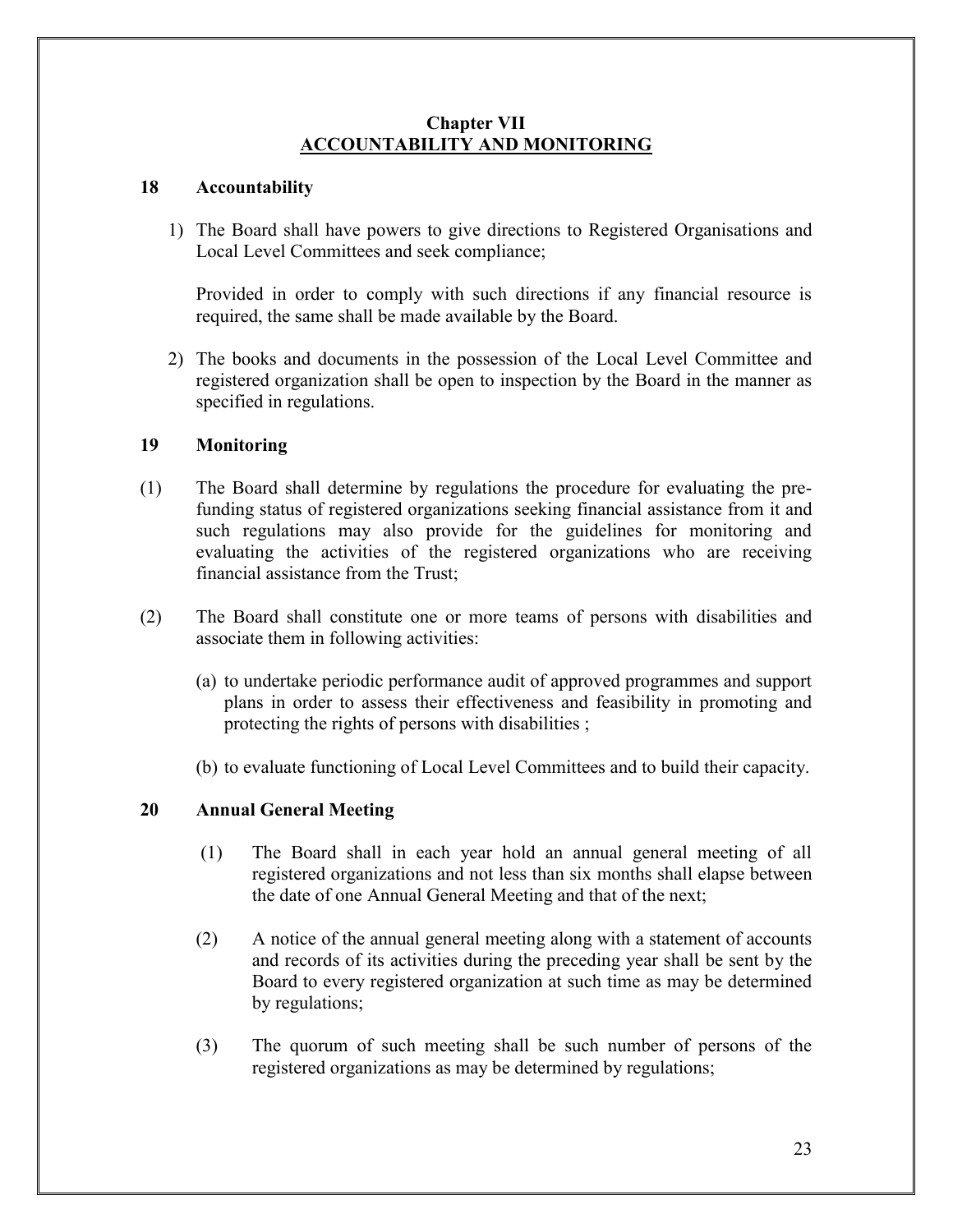- (4) The Board shall formulate regulations to facilitate participation of persons with disabilities and their associations at the annual general meeting;
- (5) The agenda of every annual general meeting shall allocate dedicated time to persons with disabilities and their associations to present their views on the programmes and policies of the Trust.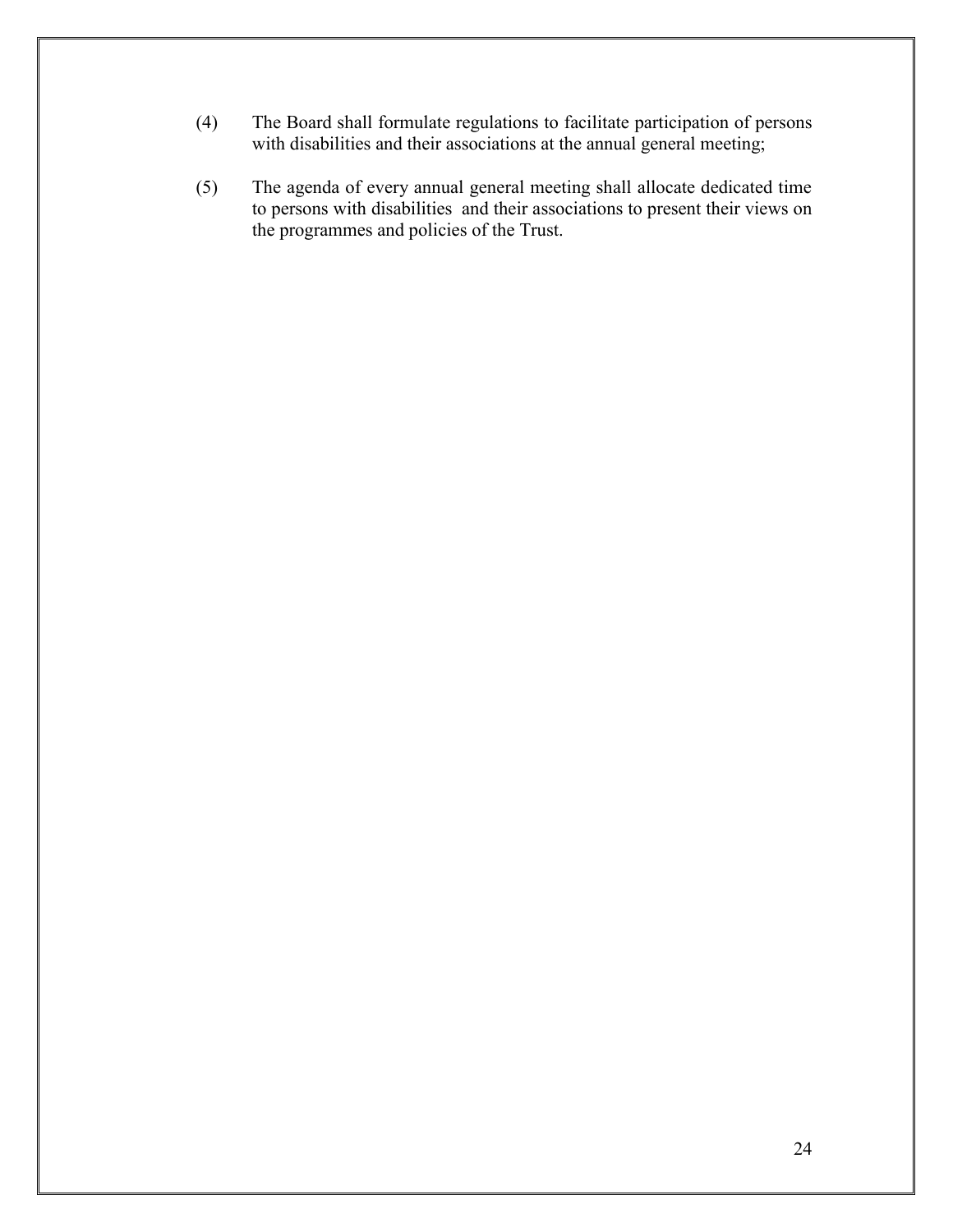## **Chapter VIII FINANCE, ACCOUNTS AND AUDIT**

## **21 Grants by the Central Government**

- (1) The Central Government shall, after due appropriation made by Parliament by law in this behalf, make appropriate contributions to the Trust for a Corpus of not less than rupees one thousand crores and make such additional contributions from time to time as may be considered necessary to enhance the Corpus, the income whereof shall be utilized to fulfill the Objects of the Trust;
- (2) The Central Government shall in each year make appropriate financial allocations for the implementation of the National Support Mission in addition to its contribution to the Corpus of the Trust.
- (3) Any corporate contribution to the corpus of the Trust or towards the National Support Mission shall be seen as furtherance of the obligations of corporate social responsibility

# **22 National Trust Fund**

- (1) There shall be constituted a Fund to be called National Trust Fund for persons with disabilities and there shall be credited thereto:-
- (a) all moneys received from the Central or State Government;
- (b) all movable and immovable property received by the Trust by way of grants, gifts, donations, benefactions, bequests and transfers;
- (c) all moneys, movable and immovable property received by the Trust in any other manner or from any other source.
- (2) All moneys belonging to the Fund shall be deposited in such banks or invested in such manner as the Board may decide;
- (3) The Fund shall be applied towards meeting the administrative and other expenses of the Trust including expenses incurred in the exercise of its powers and performance of duties by the Board in relation to any of its activities under section 10 or for anything relatable thereto.

### **23 Budget**

The Board shall prepare, in such form and at such time in each financial year as may be prescribed, the budget for the next financial year showing the estimated receipt and expenditure of the Trust and shall forward the same to the Central Government.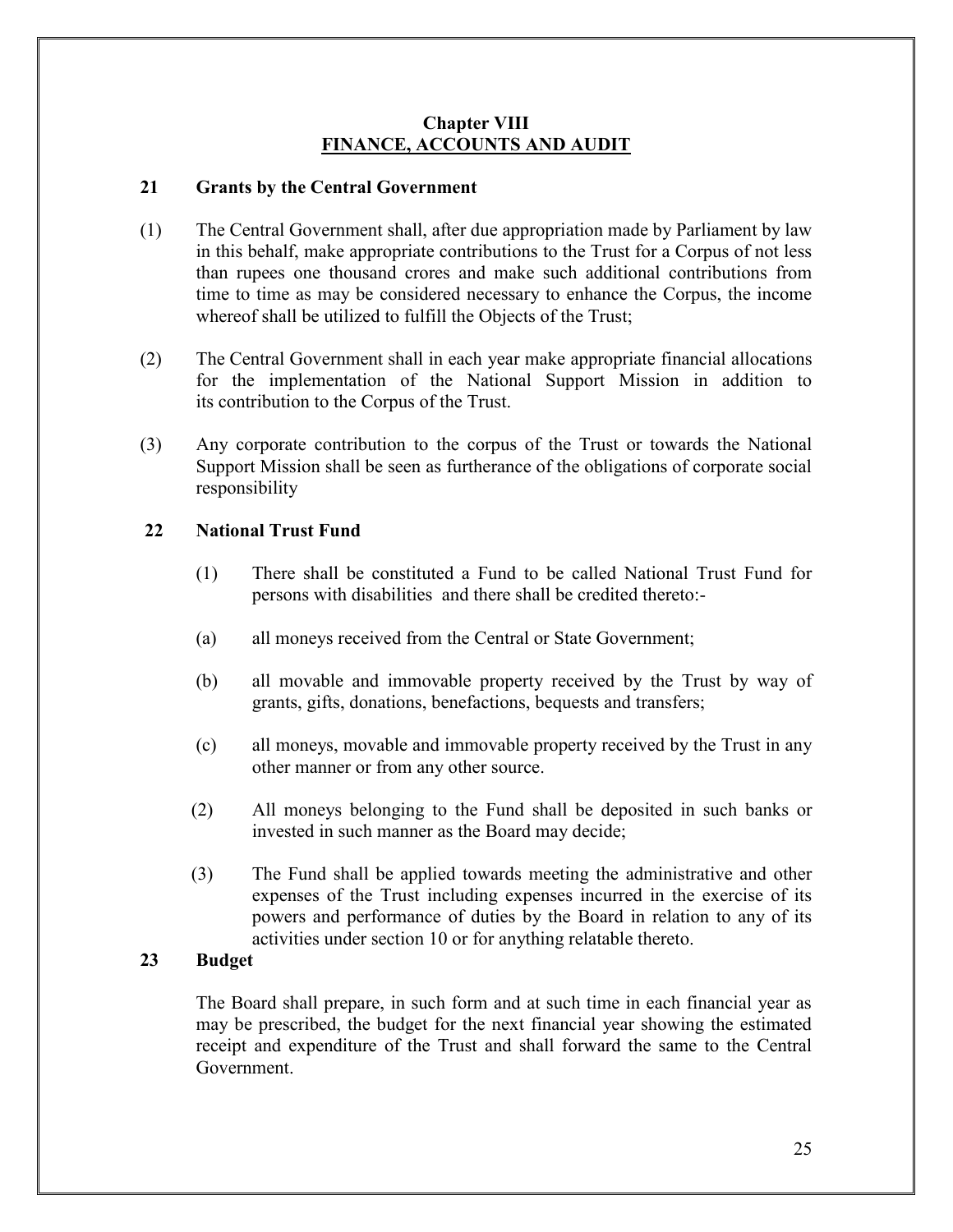## **24 Accounts and Audit**

- (1) The Board shall maintain proper accounts and other relevant records and prepare an annual statement of accounts of the Trust including the income and expenditure accounts in such form as the Central Government may prescribe and in accordance with such general direction as may be issued by that Government in consultation with the Comptroller and Auditor-General of India;
- (2) The accounts of the Trust shall be audited by the Comptroller and Auditor General of India at such intervals as may be specified by him and any expenditure incurred by him in connection with such audit shall be payable by Board to the Comptroller and Auditor General of India;
- (3) The Comptroller and Auditor General of India and any other person appointed by him in connection with the audit of accounts of the Trust shall have the same rights, privileges and authority in connection with such audit as the Comptroller and Auditor General of India generally has in connection with the audit of the Government accounts and in particular, shall have right to demand the production of books of account, connected vouchers and other documents and papers and to inspect any of the offices of the Trust;
- (4) The accounts of the Trust as certified by the Comptroller and Auditor General of India or any other person appointed by him in this behalf, together with the audit report thereon, shall be forwarded annually to the Central Government, and that Government shall cause the same to be laid before each House of Parliament.

# **25 Annual Report**

The Board shall prepare every year, in such form and within such time as may be prescribed an annual report giving a true and full account of its activities during the previous year and copies thereof shall be forwarded to the Central Government and that Government shall cause the same to be laid before each House of Parliament.

#### **26 Authentication of orders etc.**

All orders and decisions of the Board and instruments issued in the name of the Trust shall be authenticated by the signature of Chairperson, the Chief Executive Officer or any other officer authorized by the Chairperson in this behalf.

#### **27 Returns and Information**

The Board shall furnish to the Central Government such reports, returns and other information as that Government may require from time to time.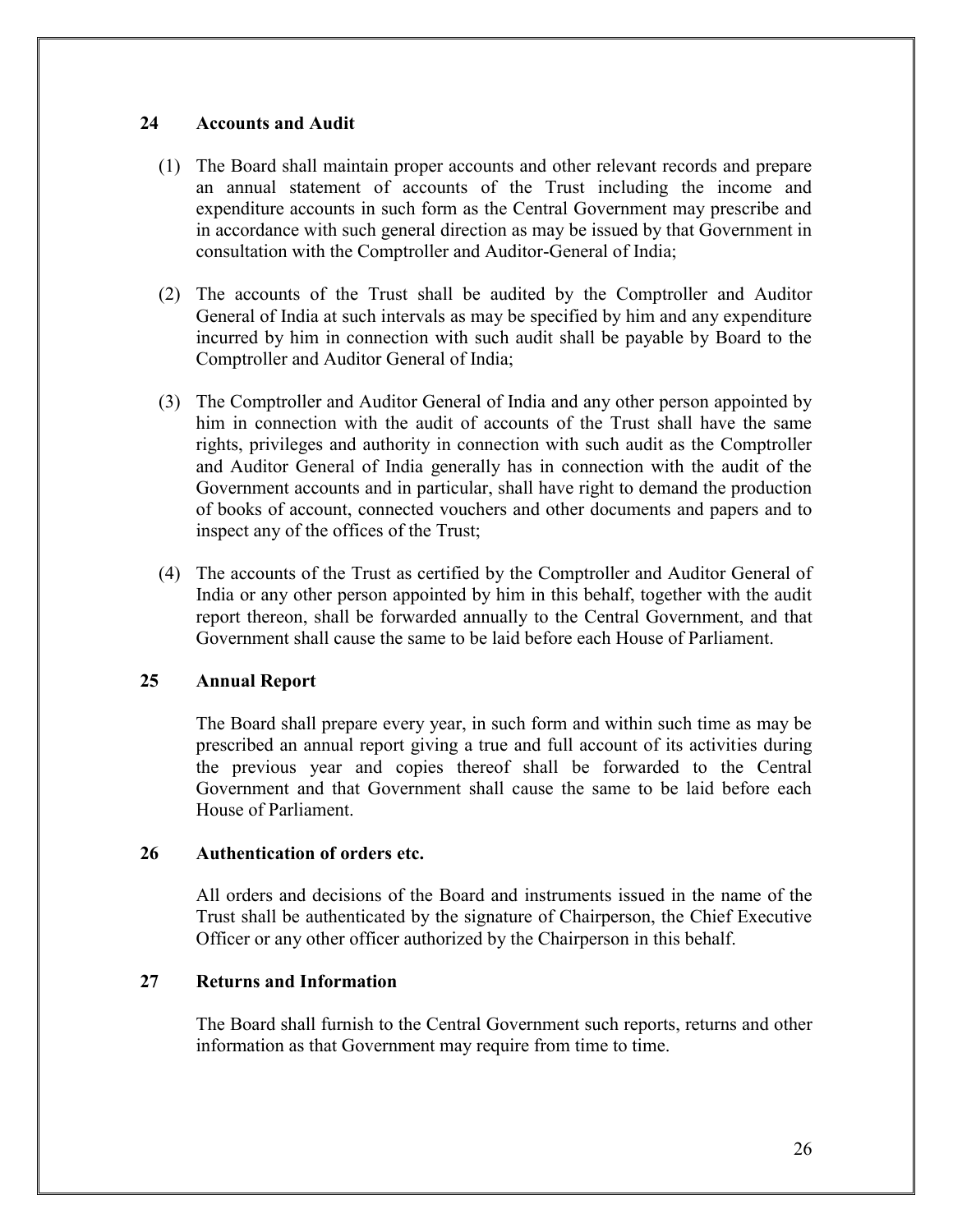## **Chapter IX MISCELLANEOUS**

# **28 Power of Central Government to issue directions -**

(1) Without prejudice to the foregoing provisions of this Act, the Board shall, in exercise of its powers or the performance of its duties under this Act, be bound by such directions on questions of policy as the Central Government may give in writing to it from time to time;

Provided that the Board shall, as far as practicable, be given an opportunity to express its views before any direction is given under this sub-section;

(2) The decision of the Central Government whether a question is one of policy or not shall be final.

# **29 Power of Central Government to supersede Board -**

(1) If the Central Government on the complaint of a registered organization or otherwise has reason to believe that the Board is unable to perform or has persistently made default in the performance of the duties imposed on it, the Central Government may issue notice to the Board asking why it should not be superseded;

Provided that no order superseding the Board shall be made by the Central Government, unless a notice affording reasonable opportunity to the Board has been given in writing that why it should not be superseded.

(2) The Central Government after recording reasons in writing and by issuing a notification in the Official Gazette supersedes the Board for a period of not more than six months;

Provided that on the expiration of the period of supersession, the Central Government may reconstitute the Board, in accordance with section 3.

- (3) Upon the publication of the notification under sub-section (2),
- (a) all the members of the Board shall, notwithstanding that their term of office had not expired as on the date of supersession, vacate their office as such members;
- (b) all the powers and duties which may, by or under the provision of this Act, be exercised or performed by or on behalf of the Trust shall, during the period of supersession, be exercised and performed by such person or persons as the Central Government may direct.
- (4) On the expiration of the period of supersession specified in the notification issued under sub- section (2), the Central Government may-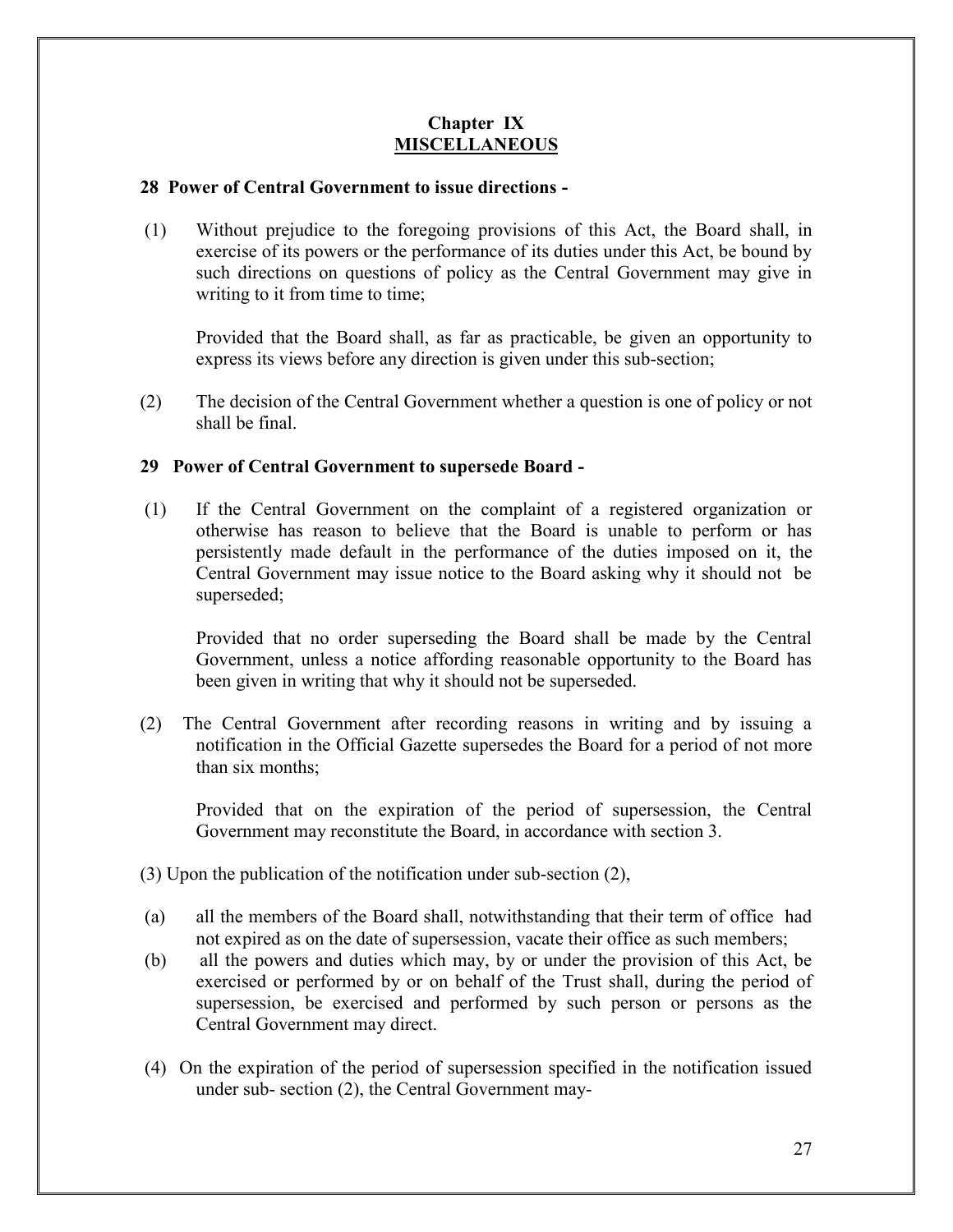- (a) extend the period of supersession for such further period as it may consider necessary so that the total period of supersession does not exceed more than six months; or
- (b) reconstitute the Board in the manner provided in section 3.

#### **30 Exemption from Tax on Income**

Notwithstanding anything contained in the Income-tax Act, 1961, or any other law for the time being in force relating to tax on income, profits or gains, the Trust shall not be liable to pay income-tax or any other tax in respect of its income, profits or gains derived.

#### **31 Protection of action taken in Good Faith**

No suit, prosecution or other legal proceeding shall lie against the Central Government or the Trust or any member of the Board or Chief Executive Officer or any officer or other employee of the Trust or any other person authorized by the Board to perform duties under this Act for any loss or damage caused or likely to be caused by anything which is done in good faith.

#### **32 Chairperson, Members and Officers of Trust to be public servants**

All Members, Chief Executive Officer, other officers and employees of the Trust shall be deemed, when acting or purposing to act in pursuance of any of the provisions of this Act, to be public servant within the meaning of section 21 of the Indian Penal Code.

#### **33 Delegation**

The Board may, by general or special order in writing, delegate to the Chairperson or any member or any officer of the Trust or any other person subject to such conditions and limitations, if any, as may be specified in the order such of its powers under this Act (except the power to make regulations under section 35) as it may deem necessary.

#### **34 Power to make rules-**

- (1) The Central Government may, by notification in the Official Gazette, make rules for carrying out the provisions of this Act.
- (2) In particular, and without prejudice to the generality of the foregoing powers, such rules may provide for all of the following matters, namely:-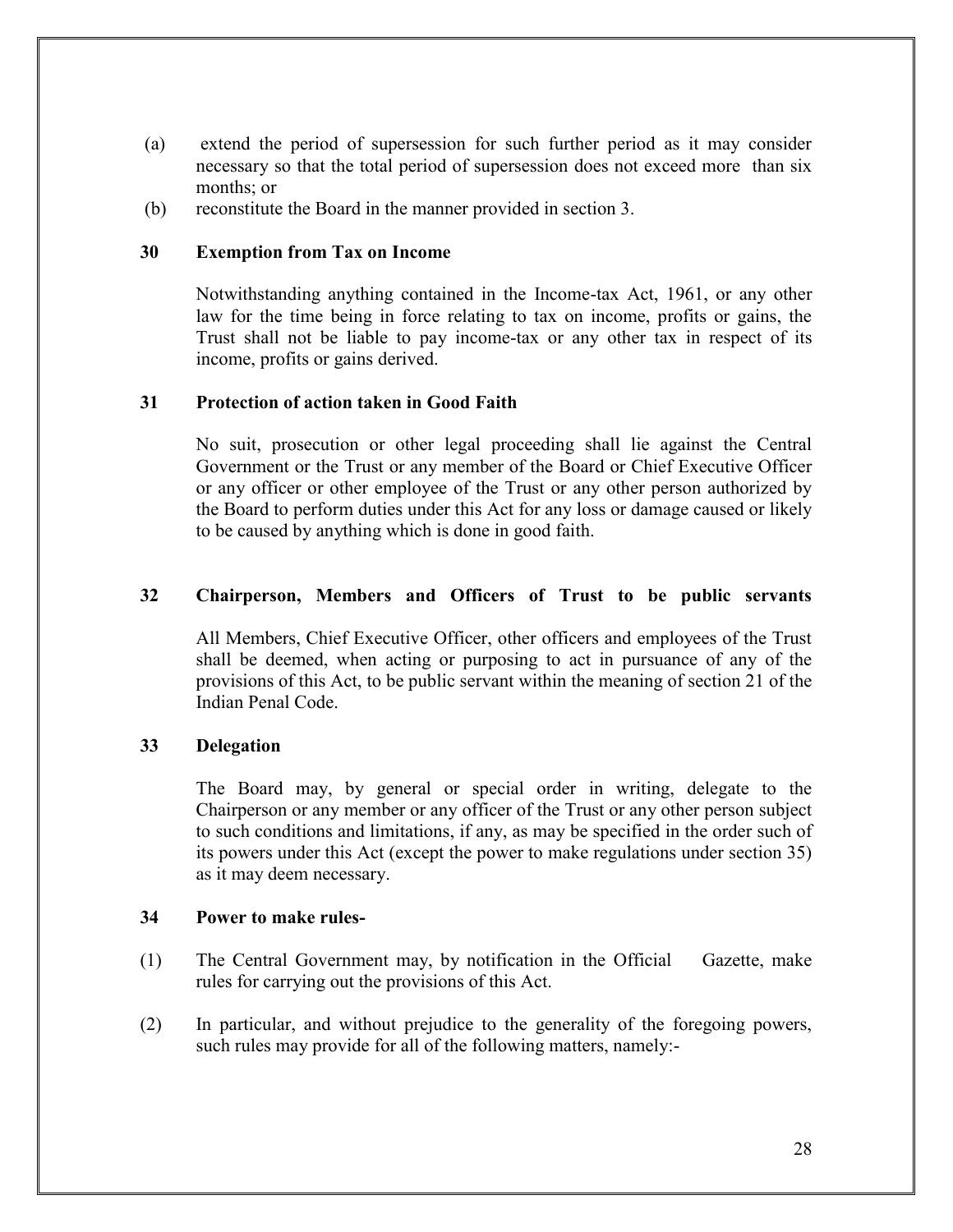- (a) the procedure in accordance with which the persons representing registered organizations shall be elected under clause (b) of sub-section  $(4)$  of section 3;
- (b) the conditions of service of the Chairperson and Members under sub-section (2) of section (4);
- (c) the rules of procedure in the transaction of business at meetings of the Board under sub- section (6) of section 4;
- (d) the powers and duties of the Chief Executive Officer under sub-section (1) of section 8;
- (e) the terms and conditions of appointment and the pay and allowances of the members of the Technical Advisory Committee as required by section 8A (5);
- (f) the terms and conditions of appointment and the pay and allowances of the Coordinator of the Local Level Committee as required by Section 13 (1)
- (g) the form in which, and the time within which, the budget of the Trust shall be forwarded to the Central Government under section 23;
- (h) the form in which the annual statement of accounts shall be maintained under subsection (1) of section 24,
- (j) the form in which, and the time within which, the annual reports shall be prepared and forwarded under section 25;
- (k) any other matter which is required to be, or may be, prescribed.

#### **35 Power to make regulations-**

- (1) The Board may, with the previous approval of the Central Government, by notification in the Official Gazette, make regulations consistent with this Act and rules generally to carry out the, purposes of this Act.
- (2) In particular, and without prejudice to the generality of the foregoing power, such regulations may provide for all or any of the following matters, namely:-
	- (a) the manner and purpose for which person may be associated under subsection (5) of section 3;
	- (b) the time and place at which the Board shall meet under sub-section (6) of section 4;
	- (c) the terms and conditions of service of Chief Executive Officer, other officers and employees of the Trust under sub-section (3) of section 8;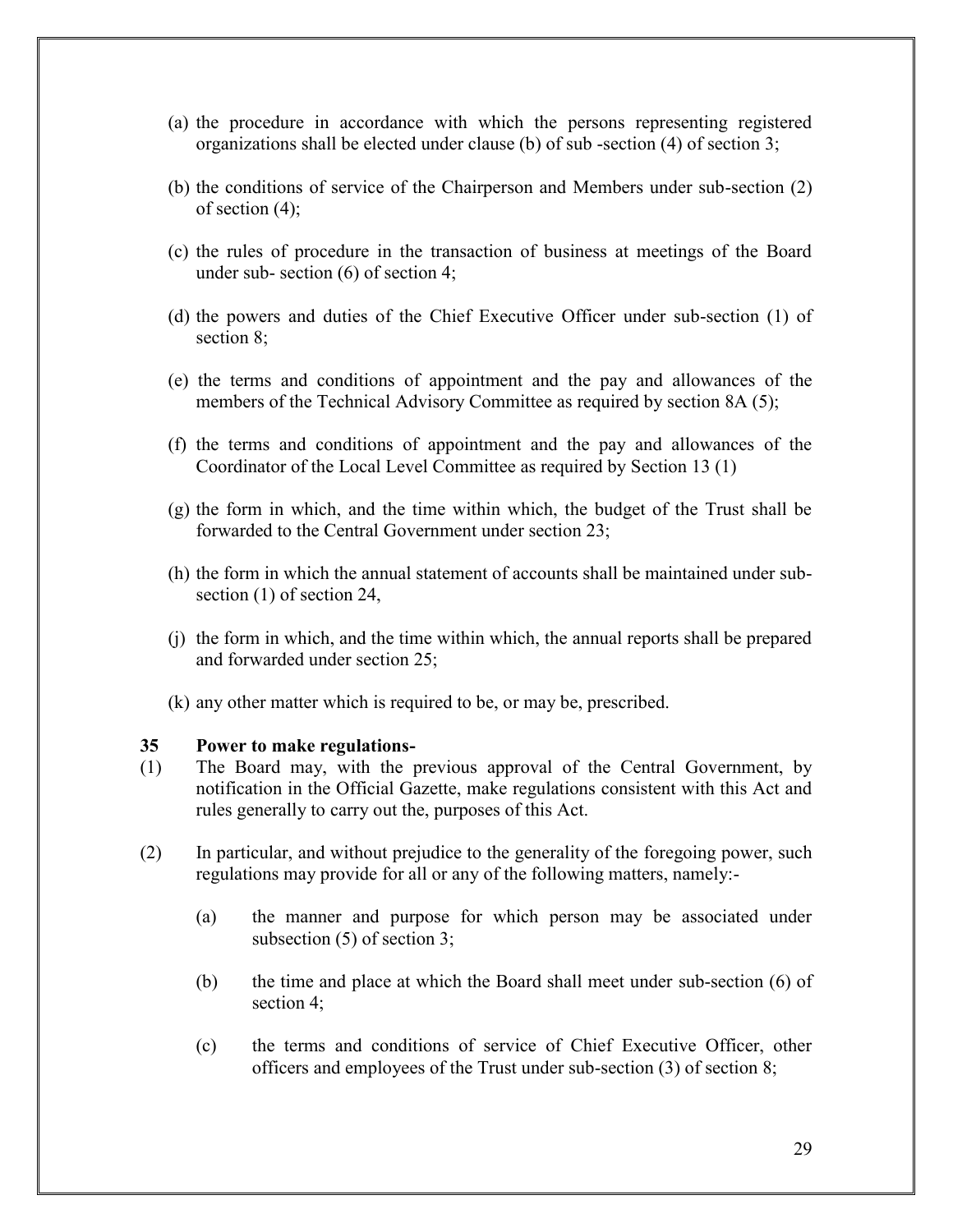- (d) the form and manner in which the application shall be made, processed and decided for registration under sub- section (2) of section 12 and the particulars which such application shall contain under that sub-section;
- (da) the procedure in accordance with which registration of an organization may be suspended or cancelled under section 12B;
- (e) The qualifications of the members of the Technical Advisory Committee as required by section 8A(4)
- (ea) the forms by which support plans can be registered under section  $12E$ ;
- (f) The participation of persons with disabilities and their associations at the annual general meeting as required by section 20(4).
- (g) The procedure for evaluating the pre-funding status of the registered organizations and framing of guidelines for monitoring and evaluating the activities of such registered organizations under section 19(1);
- (gg) The procedure for conducting performance audit and guidelines for evaluating the programmes under Section 19(2);
- (h) the time within which notice for annual general meeting shall be sent and quorum for such meeting under sub-sections (2) and (3) of section 20;
- (i) any other matter which is required to be, or may be, provided by regulations.

#### **36 Schedule, Rules and Regulations to be laid before Parliament**

Any change in Schedule I of the Act and every rule and every regulation made under this Act shall be laid, as soon as may be after it is made, before each House of Parliament, while it is in session, for a total period of thirty days which may be comprised in one session or in two or more successive sessions, and if, before the expiry of the session immediately following the session or the successive sessions aforesaid, both Houses agree in making any modification in the schedule, rule or regulation or both houses agree that the schedule, rule or regulation should not be made, the schedule, rule or regulation shall thereafter have effect only in such modified form or be of no effect, as the case may be; so, however, that any such modification or annulment shall be without prejudice to the validity of anything previously done under that schedule, rule or regulation.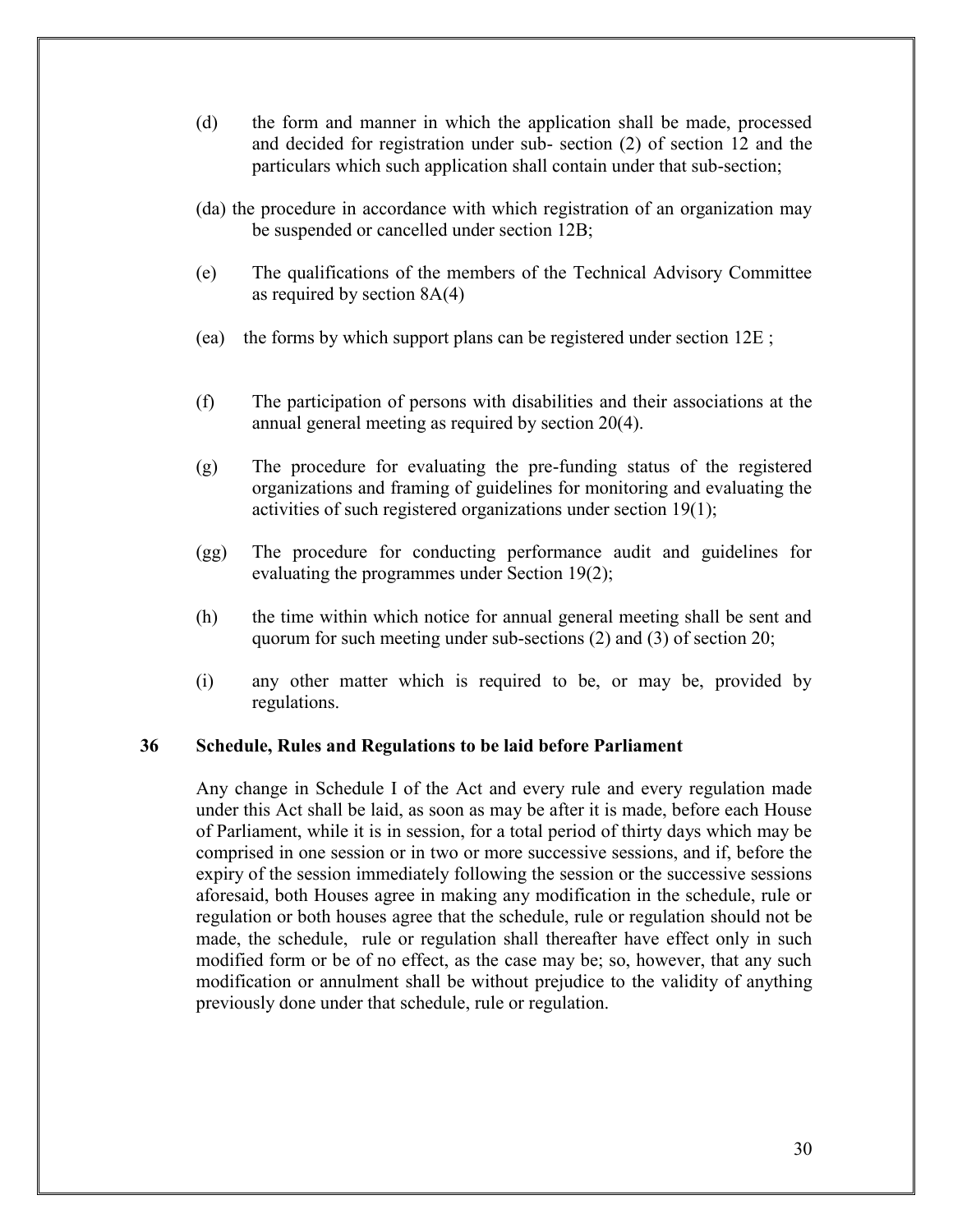# **SCHEDULE I**

## **A support plan can be any or a combination of the arrangements detailed below:**

## **(1) Advance Directive:**

- Advance Directive can be used by persons with disabilities in order to make their life choices of health, financial, and property matters to be known. It is a useful mechanism to ensure that the individual's will and preference prevail over all affairs in relation to an individual and in the event of the non availability of the individual guides others who are managing his or her affairs as to how he or she would want them managed. An Advance Directive even if reduced in writing can be changed, modified or replaced by the maker of the directive. Thus this legal instrument in no way prevents persons with disabilities to change their mind in the future. If a later directive is made it supersedes the earlier one.
- Advance Directives may be used by persons with disabilities to state their preference is in a particular matter or for a particular mode of operation. An Advance Directive can also be employed by persons with disabilities to appoint a person to make decisions for them in particular areas of life. Thus, the former kind of directive (living will) is useful if the persons with disabilities wish to ensure that their will or preference is not tampered with in any way and the latter kind (proxy) is helpful when the persons with disabilities do not wish to undertake certain kinds of activities and would prefer that some other person perform the same for them. It is possible to merge both kinds of directive insofar as a proxy could be appointed to manage affairs with explicit instructions on how specific affairs should be managed.
- A proxy is morally required but could also be mandated by the terms of the appointment to preserve the privacy and confidentiality of the personal information about the person with disability.

# **(2) Enduring Power of Attorney**

• Enduring Power of Attorney ("EPA") can be employed to appoint an attorney to make binding legal decisions for the person with disabilities.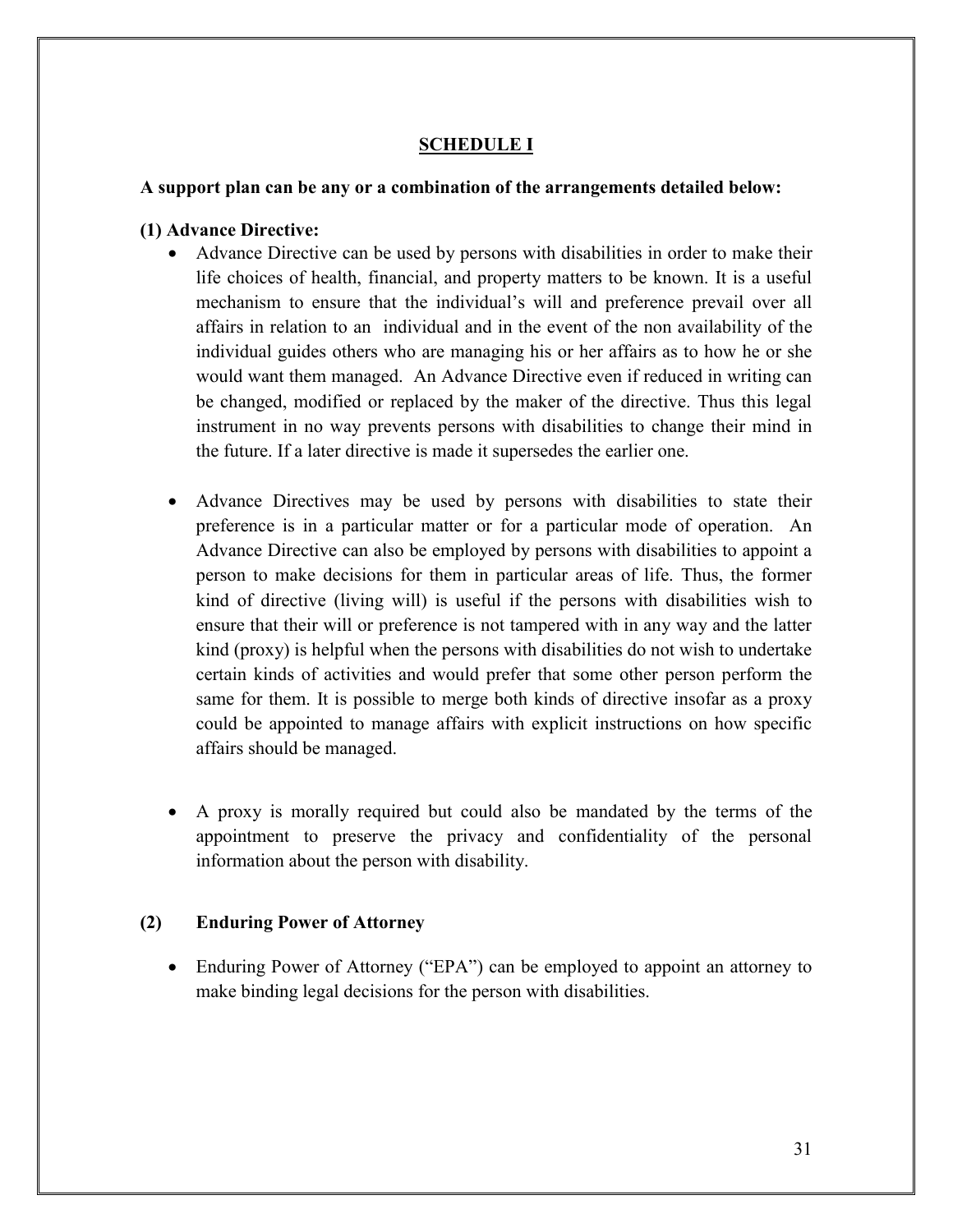# **(3) EPA can be of two kinds-**

- Special EPA whereby the person with disability permits the attorney to make specific legal decisions. And
- General EPA The person with disability permits the attorney to make all legal decisions.
- It is possible to have as many attorneys as one desired. In order to maximize the utility of this support it is essential to clearly demarcate the responsibilities of each attorney and provide for a procedure by which their inter se differences shall be resolved. The advantage of this method is that the person with disabilities has the benefit of a variety of advice and is not dependent on any one person.
- In order to avoid disputes and for clear allocation of duties an EPA should be in writing, signed by the person with disability, attorney and in the presence of two independent witnesses not in any way connected with the person with disability or his/her legal affairs.
- As further protection against misuse an EPA could be registered with the Local Level Committee to obtain the support of the Committee for due enforcement.
- Persons with disabilities may create any conditions and impose whatever restrictions he or she chooses when issuing the attorney

**For example**: the attorney/s must provide accounts each year to a recognized lawyer, chartered accountant, the Local Level Committee, or a family member or friend. Further, the person with disability may have a condition that prevents the attorney from selling the house.

 An attorney would be under a general professional obligation to disclose to the person with disability or the Local Level Committee if whilst acting for the person with disabilities he or she enters into any financial transaction which may jeopardize the person with disability. Failure to do so could be seen as both professional misconduct and fraudulent behaviour and could invite proceedings accordingly.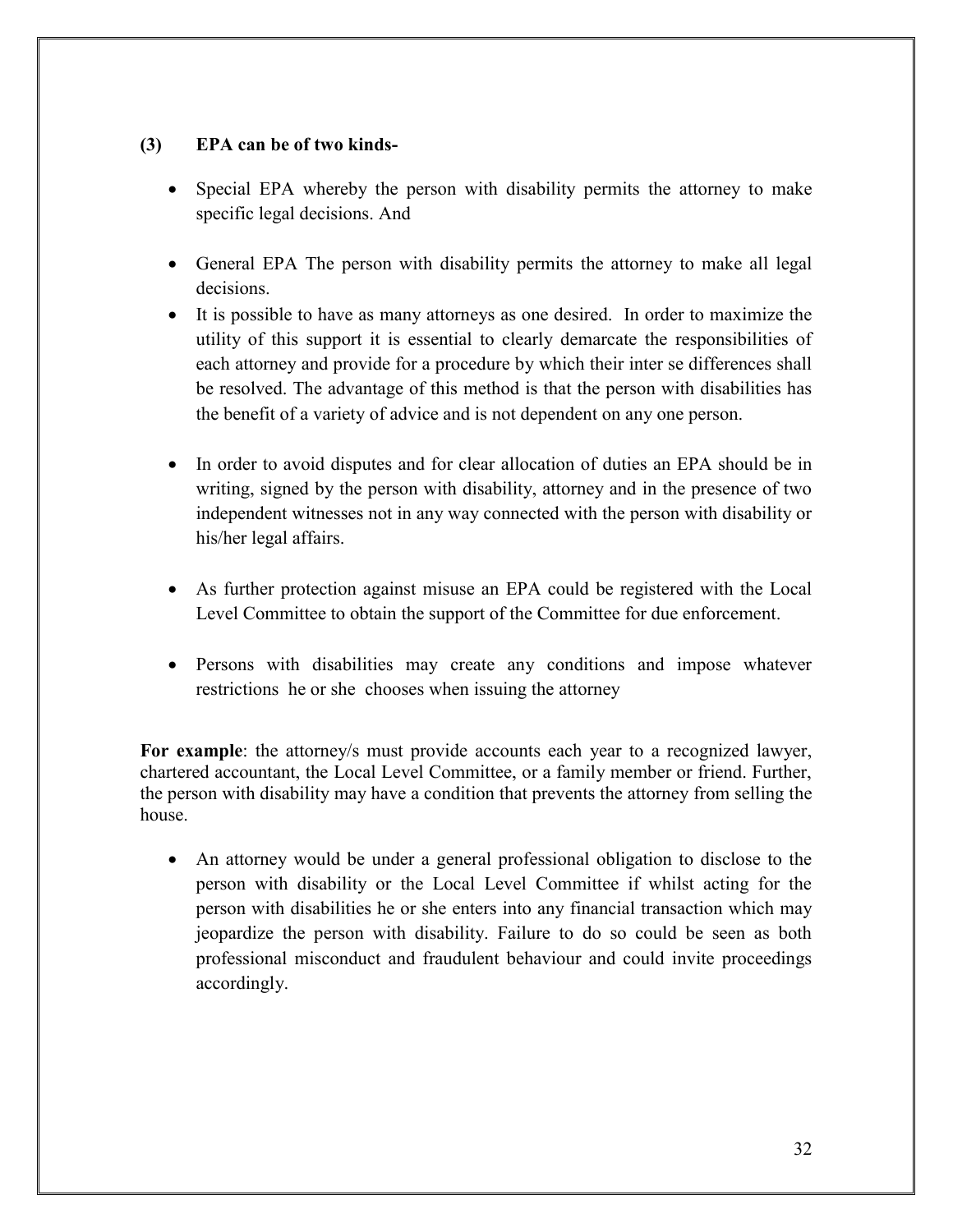# **(4) Personal Assistant-**

 Personal Assistant provides practical services to persons with disabilities in personal and legal tasks so they can live independently in a community.

**Explanation**: A personal Assistant can perform a variety of functions ranging from daily activities such as cooking and assistance in mobility to banking and paying bills.

 There may be more than one personal assistant at any given time performing the same or different tasks the needs and wishes of the person with disability shall exclusively determine the scope of the support service.

# *Responsibilities of a Personal Assistant:*

- Performance of tasks with care and attention to the needs of the person with disability and develop a factor of trust with the person with disability.
- To preserve the privacy and confidentiality of personal information about the person with disability.

# **(5) Supported Decision-Maker -**

 A Supported Decision-Maker is an Associate who assists the person with disability in deliberating choices, providing needed information for making choices, and may also help in communicating decisions to others.

**For example:** Keeping accounts and a monthly budget, banking, decisions on where to live and how to travel, whether to take a job and so on.

- It is possible to have more than one Associate for the same decision, or two or more Associates jointly for separate decisions.
- Whilst a person with disabilities can enter into either a written or oral agreement with the Associate. The formality of the agreement could well depend upon the task for which a person with disabilities is requiring an associate. For a financial decision a written agreement may be preferred whilst for more personal matters an oral understanding preferred.
- The formal nature of the arrangement may also depend upon the relationship between the person with disabilities and the associate thus for example, an oral arrangement between a person with disability and his/her parents, relative or trusted friend without witnesses may be considered sufficient by both parties. However if there are disputes in the family then a written agreement with independent witnesses may be preferred.